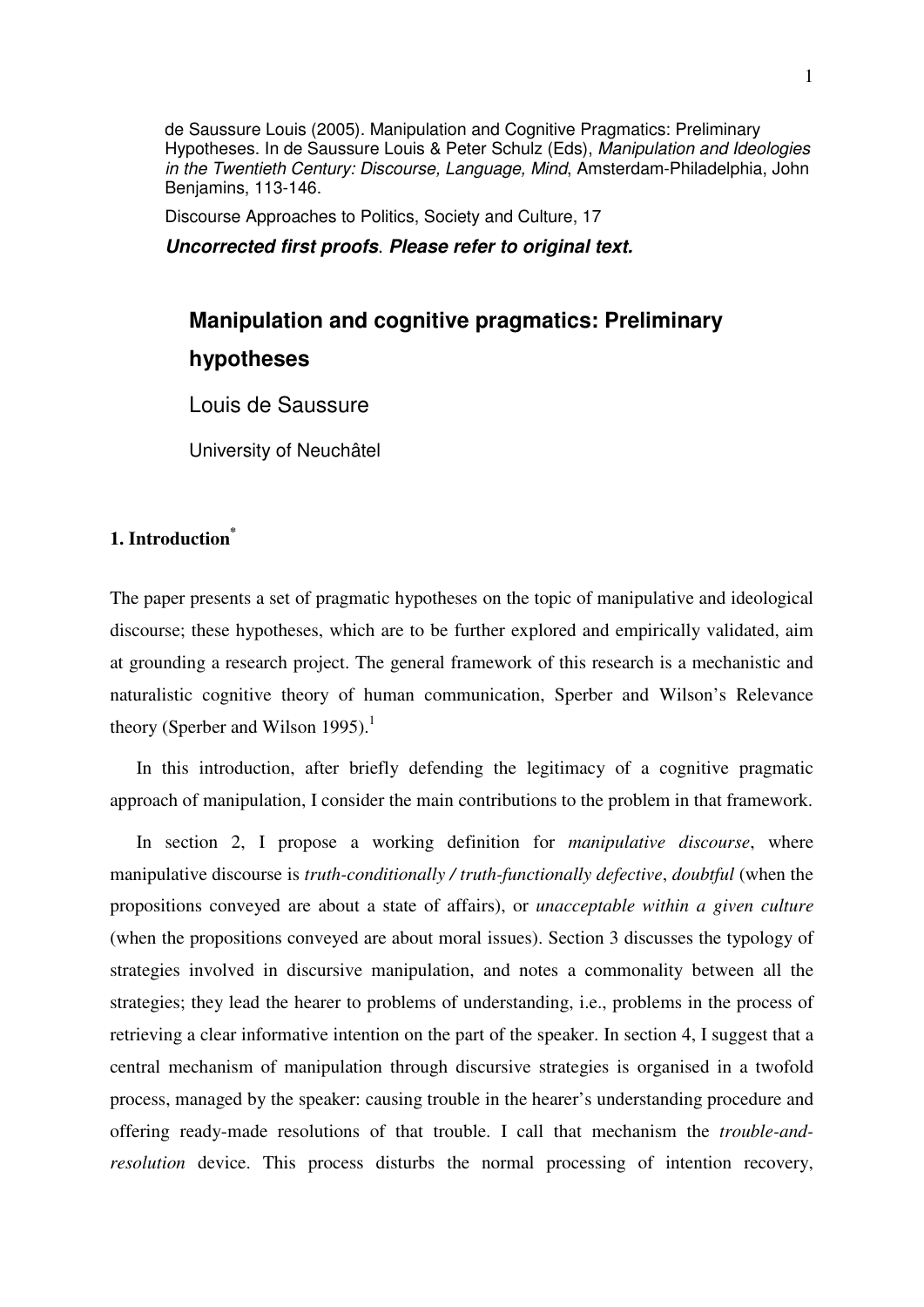permitting to obtain sincere consent to a proposition regardless of defective arguments, given a particular context. In section 5, I discuss the manipulative discourse with regard to the theory of mind.

Considering a problem like manipulative discourse through the question of *understanding natural language* is quite different from what is generally proposed on the topic within discourse analysis and the social sciences. Many trends defend the view that anything manipulative is best understood with informal tools such as those provided by text-linguistics (see the important works of K. Ehlich in Germany and of J.-M. Adam in French for example, and trends in the Critical Discourse Analysis approach). However, if assuming that manipulation in discourse is primarily achieved during the very construction of meaning in context (which is a first and necessary step for adding beliefs in one's knowledge base), it becomes clearer that theories provide descriptions for that cognitive process, which goes on when exposed to speech or text, are likely to enlighten significantly – and with less intuitive notions – research on manipulation. I suggest, moreover, that such an approach is likely to contribute to the transdisciplinary task of better grounding the fine-grained descriptions done in informal approaches.

A related point is that scholars who favour a social approach to discourse and manipulation often tend to avoid an objectivist standpoint, for various reasons. The most obvious of these reasons is the fear that the analyst can be misled, taking his own subjectivity for objectivity (see Kienpointner in this volume for a discussion). The typical distortion is that the manipulative nature of a discourse would be identified 'at first sight' and intuitively by the analyst (notably because of stereotypes and prejudices), so that he inevitably finds back the manipulative nature of the considered text by means of his own tools of description. This would be, of course, circular and methodologically unacceptable.

But when rejecting any possibility of objectivist, truth-conditional and realist assumptions, the risk of 'reading into' the text one's own expectations may be even greater with more intuitive tools: virtually any text or speech could be considered 'manipulative'.

Scholars in such trends are, of course, conscious of this kind of problem and they generally prefer not to talk of manipulation at all, or they begin by saying that all texts are manipulative but some are *more* manipulative than others.

Now, the same range of objections can be raised against contextual semantic analysis in general. Given an utterance and a context, the analyst knows, because of his 'linguistic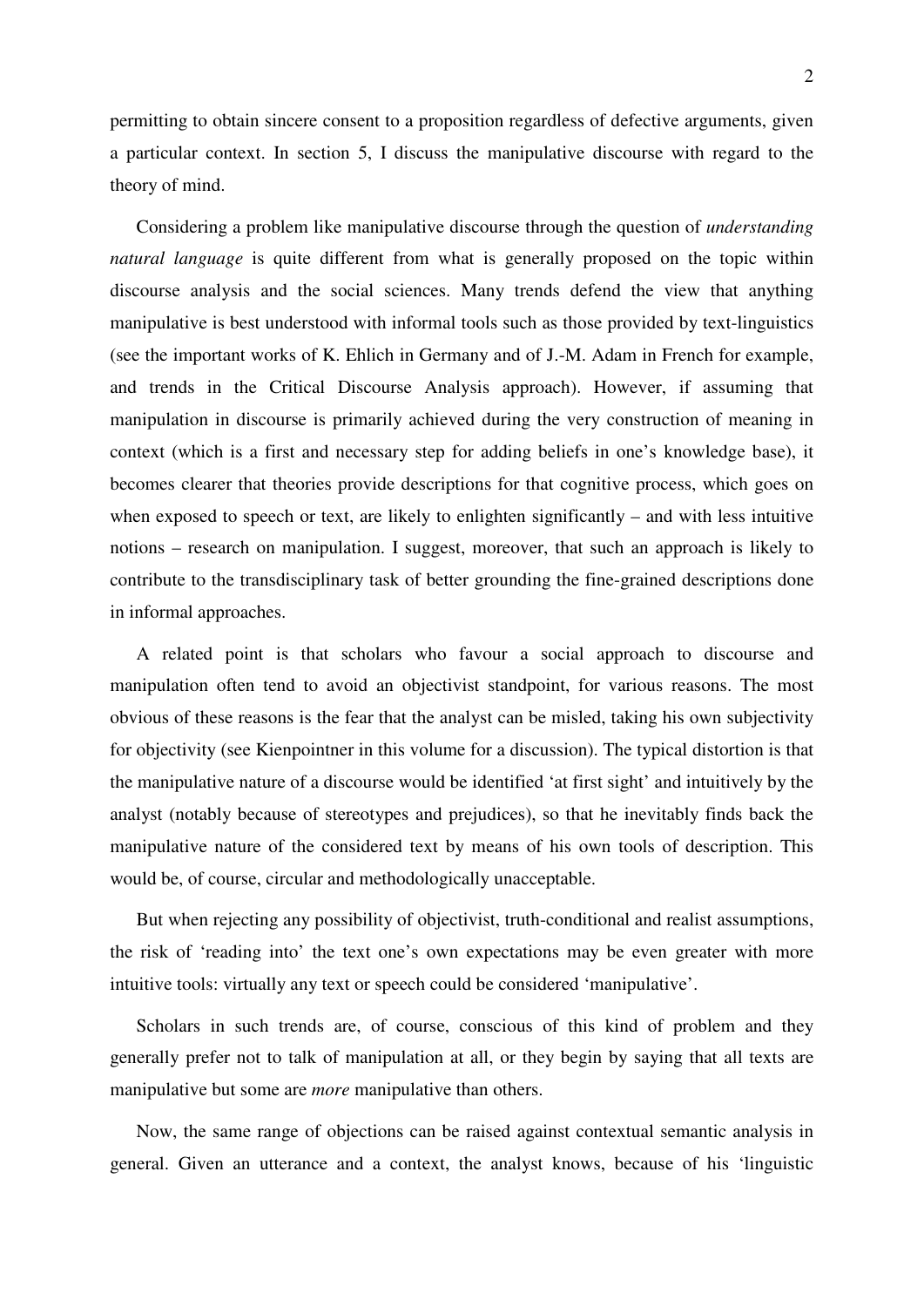intuition', what the basic meaning of that utterance is. So whatever kind of analysis he would do, he would find out that very meaning he came to intuitively.

When considering semantic and pragmatic analysis of this kind, it becomes clearer that the objection of circularity either applies to any language-related analysis or is false for some reason. I argue for the latter.

The fact is that the analyst who has access to a text can differentiate between what is conveyed by the linguistic strings and what information is needed in the context to build up a consistent and relevant meaning. He does so when analysing ordinary utterances. He does so when noticing, thanks to that very differentiation, that a discourse should be understood under normal circumstances in a way in which it is common knowledge that it was not. Then, the question of intention comes up and, in particular, that of non-benevolent hidden intention.

Therefore I assume that, when comes the time for the analysis of a given manipulative discourse, the ordinary method of the pragmaticist remains unchanged, but addresses deceptive and non-benevolent communication instead of ordinary and benevolent communication; he needs then not to talk only about *understanding* but about the complex way that leads from comprehension to believing.

#### *1.1. Relevant contributions to the issue within the cognitive framework*

Cognitive pragmatics has addressed manipulative discourse only recently and to a limited extent; however the few hypotheses that have been explored within this paradigm present a rich ground for further developments.

Choi, Nisbett and Smith (1997) argue that socio-cultural factors concerning information and category salience directly affect human stereotypic reasoning. This study opens a link between changes in salience of information and inferential results which could possibly be exploited manipulatively when building up generalizations and other inductive conclusions.

In Johnson, Grazioli, Jamal and Berryman (2001), an experimental study addresses the problem of deception-detecting in groups of individuals. Although not directly connected with political manipulation, this work is in fact a continuation of Dennett's hypotheses on what he calls the *intentional stance strategy*, where detected inconsistencies in discourse are interpreted in the light of the deceiver's goals and possible actions (Dennett 1989). This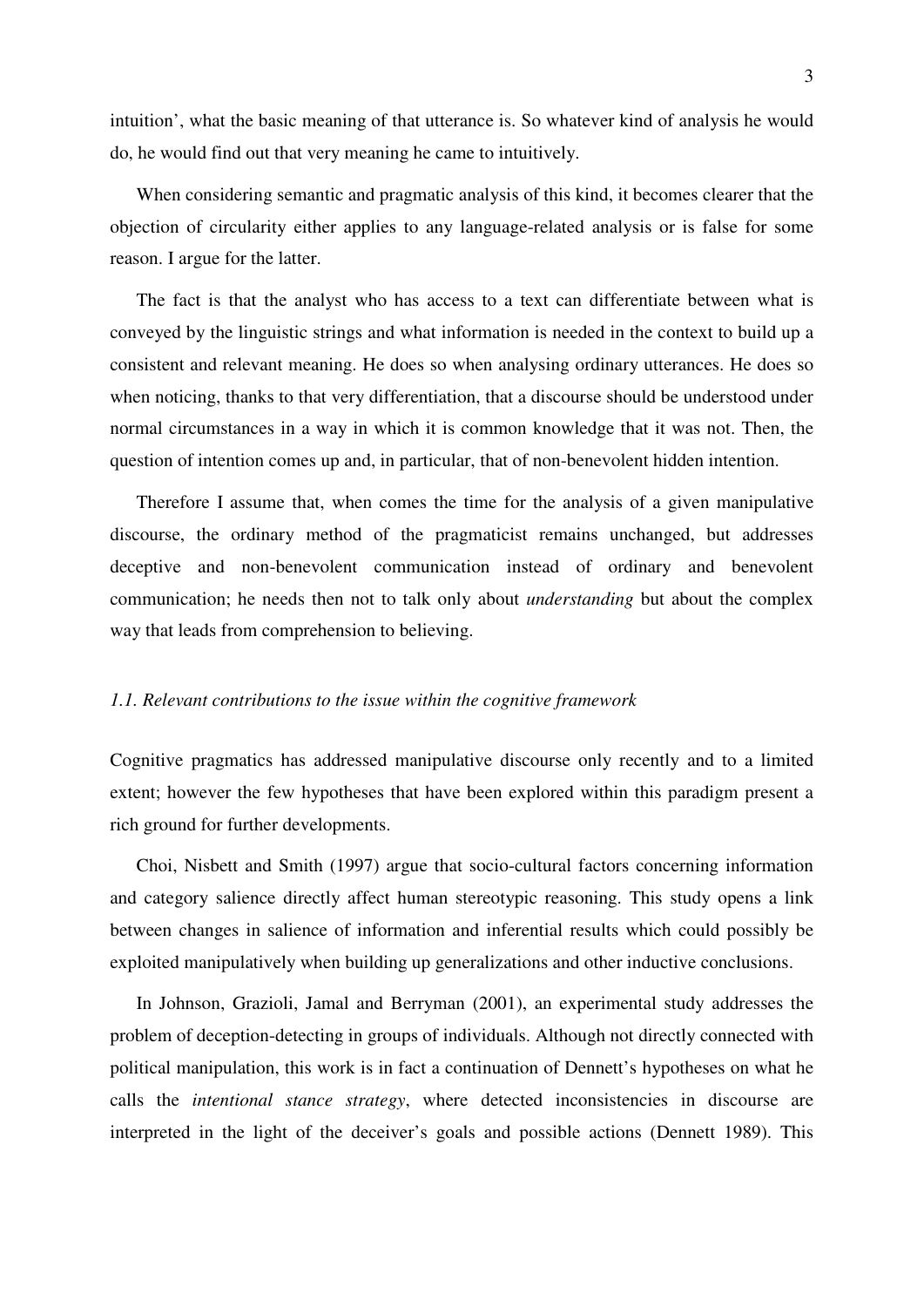aspect of research is of great interest since, as we recall later, manipulation in discourse is often discovered on the basis of inconsistencies and (formal and non-formal) fallacies.

Regarding political manipulation proper, a few references are available within Relevance theory: Sperber and Wilson (1995), Allott (2002), Allott (this volume), Allott and Rubio Fernandez (2002), Blass (2002) and Carston (2002) all address the problem of terminological misuse with regard to interpretative processes (misuse of concepts and *shallow processing*). They show that often, lexical items are not properly decoded; they just fill a position until some concept can be substituted. A manipulation can take place when some inappropriate word is used to refer to the awaited concept, leading to problematic inferences. For reasons of processing economy, the hearer either provides the proper concept (as in the joke "where did they bury the survivors?" where *survivors* is misread as *dead*), or accepts the item's connotation in situations where the item should be rejected (connotations are part of the *encyclopaedic entry* of concepts, according to Relevance theory), because of some conceptual variation of the item in context. For example the word *democracy*, which is normally understood as *political system where the people take a crucial part in decisions*, is sometimes understood as a *political system with freedom of investment* or some other related meaning, as Allott (this volume) recalls. He argues that a word like *democracy* may be used with little meaning, sometimes only to trigger positive judgements, and can be completed by 'whatever the speaker means by that'. We agree that this kind of strategy is among the core ones at work in manipulative discourse, since it triggers consent and adhesion not on the basis of proper arguments, but because of some fuzzy connotation. However, it is likely that the notion of *misuse of concept* needs further elaborations.

With the notion of "utility of interpretation" Chomsky (notably Chomsky 1989) actually addresses the misuse of concepts, which is claimed to favour the consent of the audience to thoughts or actions that are, in fact, incompatible with the concept actually encoded by the lexical expression, as with the word 'democracy'. In *Manufacturing Consent*, Herman and Chomsky (1988) detail their view on political manipulation; however, they do not cover the theoretical aspects in much depth.

Crucial imports are given by Manktelow and Over (1990), who correlate manipulation with problems of inferential processes, and Sperber (1982, 1985 and 1997), who addresses the problems of irrationality and covert communication from an informational viewpoint. Taillard (2000) and Blass (2002) develop in detail pragmatic aspects of manipulative communication and tackle the complex relationship between *informative* and *manipulative* intentions. In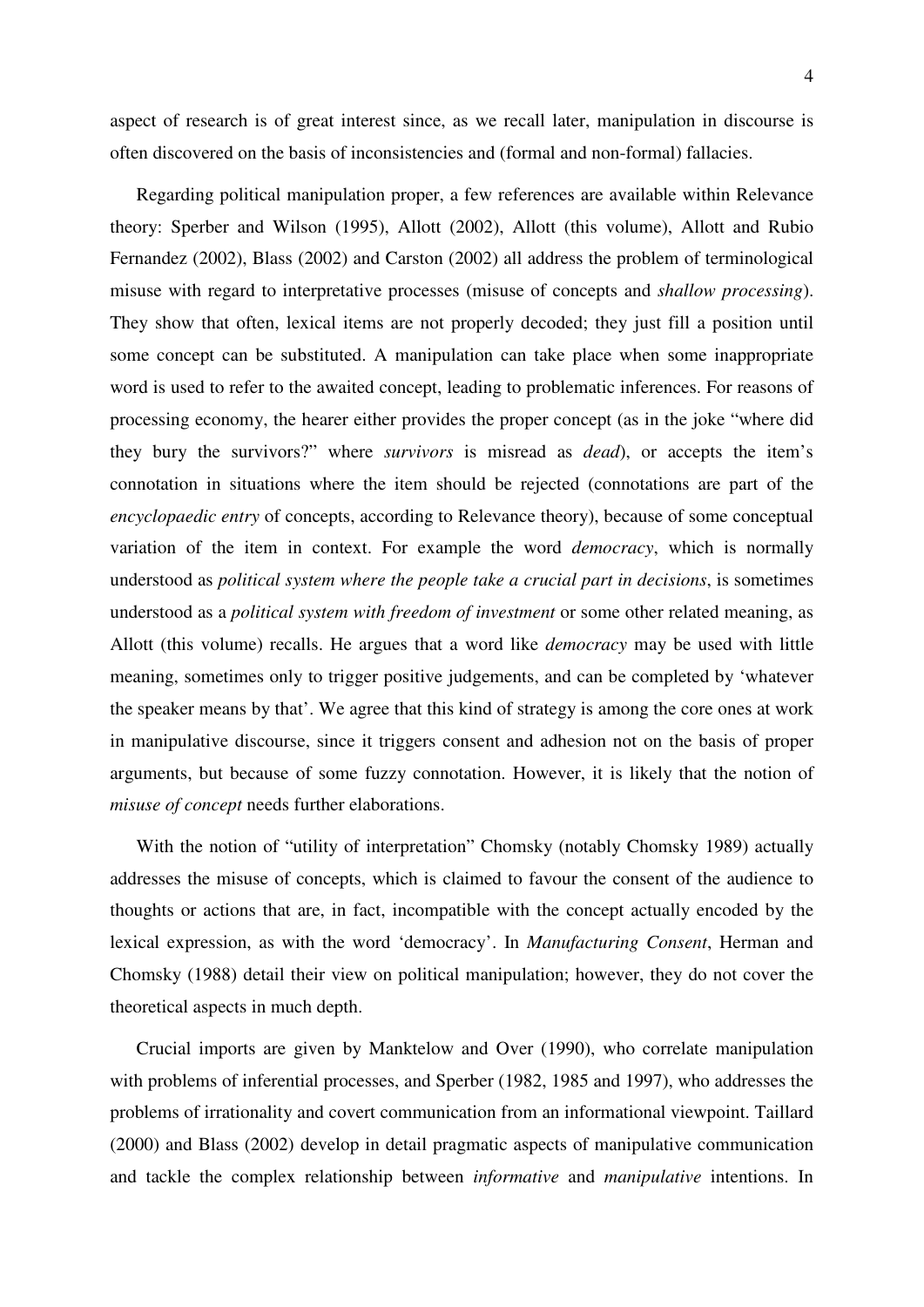particular, these authors argue that cognitive information processing is perturbed when dealing with words with vague, not understandable, vacuous meaning or whose content is inappropriate with regard to the context – a hypothesis that lies at the core of my analysis.

# *1.2. Manipulation as a type of language use*

Every researcher approaching the field of manipulation, be it in linguistics, discourse analysis, psychology or political science, is aware of the vagueness, the semantic complexity and the lack of clear-cut definition for the concept *manipulation.* This is especially true when it applies to a specific behaviour towards other individuals, and to a type of linguistic and communicative behaviour in particular. Literally, to manipulate is to use one's hands to instrumentalize an object (*to operate or control by skilled use of the hands* according to the American Heritage Dictionary), and sometimes to change the object's original shape. Then to manipulate a human being may be about *using* a person, i.e. have that person adopt specific behaviours, to fulfill the needs and interests of the manipulator, regardless of the ones of the manipulated. But an individual, contrarily to an object, has a cognition that enables him to pursue his own interests; therefore, our first step is to admit that a manipulator first of all manipulates some aspects of human cognition, notably reasoning, checking for likeliness, emotions, etc.

The word *manipulation*, when applied to *manipulative discourse*, seems to be a kind of lexicalised metaphorical derivation. It is about using a device or strategy without which the speaker would not be able to change the addressee's beliefs and behaviour. Manipulation of an individual is directly related to *applying constraints*, in particular constraints that the individual is not aware of. These constraints act on the process of information treatment and are built-up with more or less efficient and sophisticated strategies – which remain of course *hidden* – and which aim is at misleading the hearer in a way or another. In effect, the commitment of the addressee to the propositions conveyed by the discourse must be sincere (or taken for sincere, for another type of manipulation, where physical and psychological constraint is used to guarantee a behaviour independently of the persuasive power, or lack of persuasive power of a discourse). The commitment of the addressee must be sincere while the propositions expressed are in fact problematic at several levels. Furthermore, hidden strategies are necessary because obvious and brutal force cannot gain *sincere* commitment.<sup>2</sup> Freedom of thought, or at least the illusion of it, is a necessary condition for manipulation.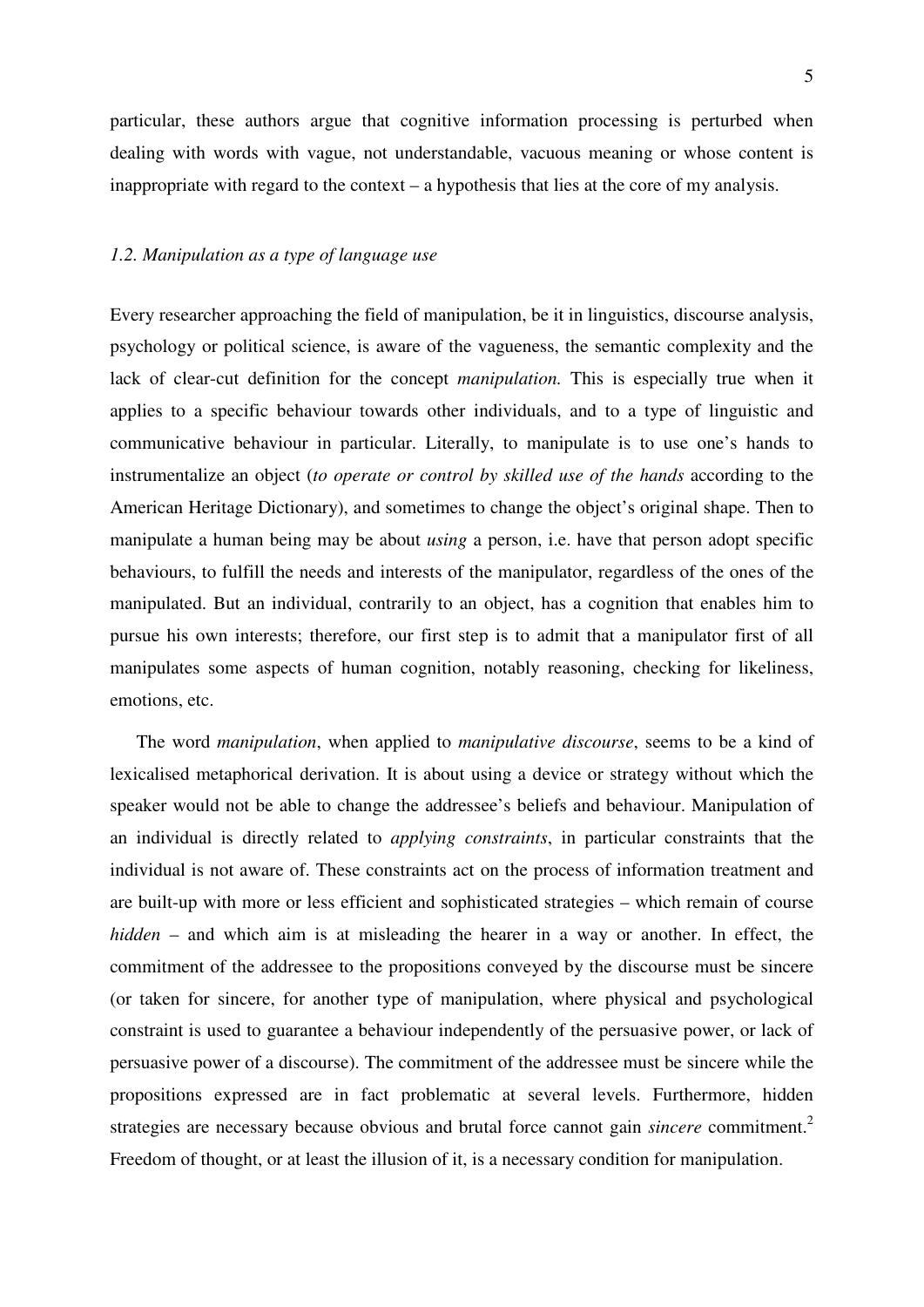The fact that manipulation lacks a clear-cut definition does not entail that the concept itself is completely unclear. To take an analogy from Wittgenstein, a country remains real and identifiable even though it can have fuzzy or controversial borders. Therefore, we will provide below an axiomatic working definition of *prototypical* manipulation, rather than explore the complexity of the intuitive notion attached to the word (we are talking about a phenomenon, not about the semantic content of the lexical item 'manipulation').

Even more complex is the notion of manipulative *discourse*. Concerning its definition, two options are available. First, *manipulative discourse* can be a *type of discourse*, therefore identifiable through formal features. Second, manipulative discourse can be a *type of language use*. These two lines of thought are not theoretically equivalent – but they may lead to close conclusions in the end.

If manipulative discourse is a discourse type, like *narration*, *theatre play* or *fairy tale* may be, then *either* some linguistic forms can be found *only* in manipulative discourses, or manipulative discourses are sustained by a unique type of structure, for example specific *argumentative* structures. In both cases, these particularities would provide a formal ground for manipulative discourse identification.

Yet it seems far more reasonable to assume that manipulative discourse is *not* a discourse type according to purely linguistic criteria. Manipulative discourses exist not because of formal features; they are produced in order for the speaker to achieve specific goals. Although some formal features are more present in manipulative discourses than in non-manipulative discourses, none are exclusive to manipulative discourses. The main criterion I will use is one of *intention* on the part of the speaker, an intention which is not cooperative in the Gricean sense (in particular regarding the respect of the maxim of quality). The speaker aims at giving manifestness to a certain number of assumptions to the hearer and have him consent to them, provided that they would be rejected under normal conditions. Manipulative discourse is therefore a pragmatic problem in my view. It is a type of *usage* of natural language, and can be identified only through notions like goals, intentions, and broader aspects of pragmatic processing, which, in turn, explain the quantitatively high presence of some formal features (some types of argument schemes and fallacies, some semantically loaded expressions, some connotative words etc.) because they are of some help in achieving the speaker's goal. Therefore one of the core problems of manipulation in language resides in the identification by the hearer of the manipulative intention through formal and non-formal features; when this detection fails, manipulation is effective.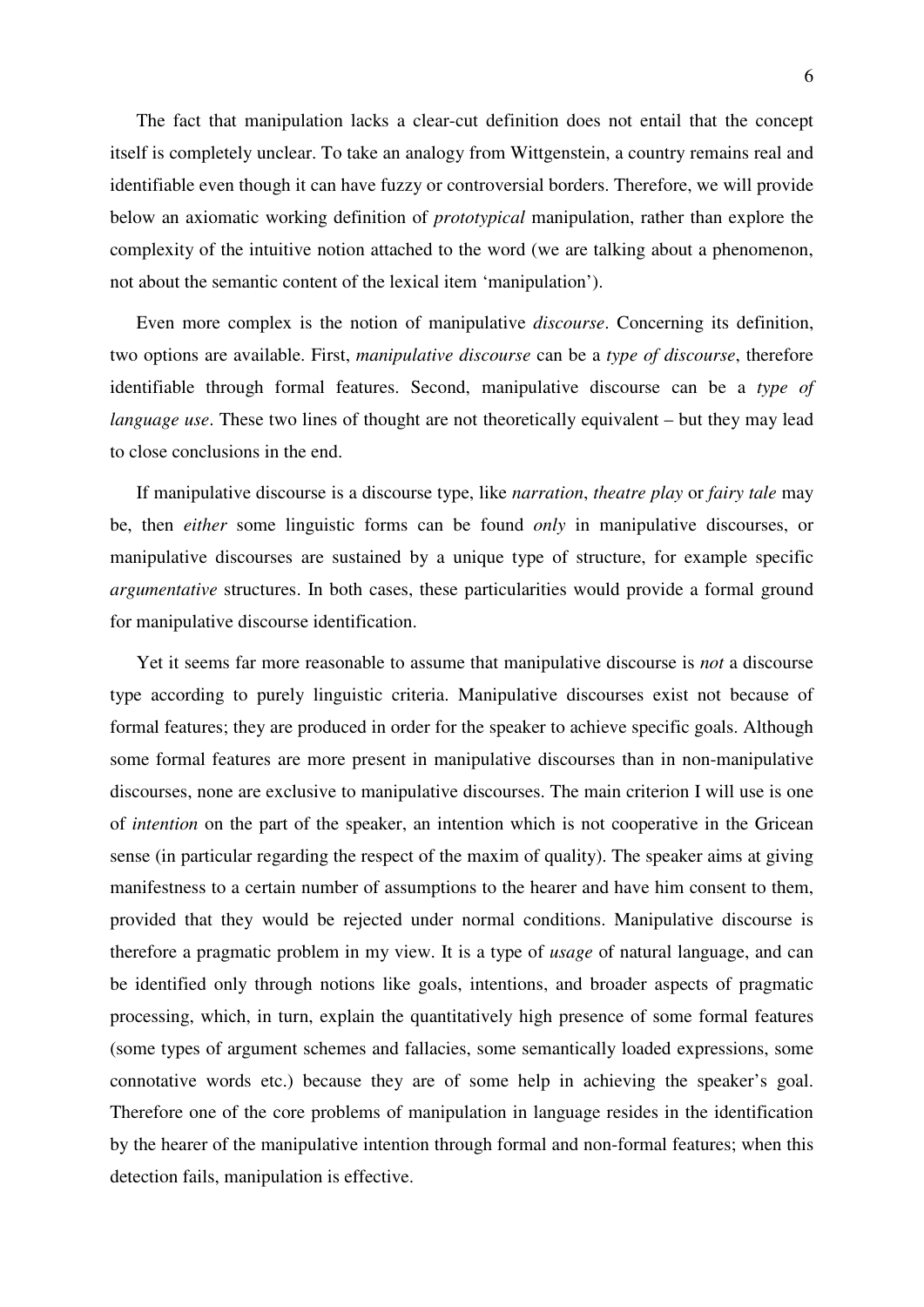This type of usage of natural language requires an extensive use of some types of argumentative devices, including formal and non-formal fallacies (see van Eemeren and Grootendorst 1992 for example). In short, I suggest that linguistic structures and formal phenomena taking place in manipulative discourse are provided by the speaker in order to trigger specific pragmatic processing. In other words, even if some linguistic elements are statistically frequent in manipulative discourse, these linguistic elements/structures aim at weighing on the pragmatic level, in order to affect the mental state of the hearer. Thus manipulation is not about using metaphors, or some particular syntactic structure, or some specific semantic feature of quantifiers, but about making them play a particular role at the pragmatic level.

Turning now to the problem of the propositional content of manipulative utterances, one notices that manipulation is often regarded as a sort of *lie* (for example, a recent account of lies in the public discourse of the USSR is to be found in Jaccard *et al*. 2003). The notion of *lie* is a complex notion, but seems to have a clearer definition, intuitively, than manipulative discourse. Although, there are cases showing that there is more in lying than simply uttering a proposition known as false or believed such. Saying '2 plus 2 equals 5' when knowing that it is false is a lie only when it is uttered in order to obtain some relevant advantage. If a kid says so simply to make a fool of another kid, and not for other purposes, he probably did not actually lie in the full meaning of the term. Regarding manipulation, as many scholars, I suppose that to manipulate implies to deceive in one way or another; although deceiving is slightly different from lying.

It may be argued that the manipulator sometimes actually believes in the proposition expressed. This question is very complex, and I address it briefly further down. In principle, I suggest that a manipulation in fact always entails a kind of content which is not fully adhered to by the speaker: not necessarily a lie proper, but something wrong on one level or another of the communication going on. For example, we know that beliefs can be entertained with various strengths; a weakly entertained belief stated with great authority can be manipulative since this situation implies a discrepancy between the (weak) strength with which the speaker actually believes in P and the (strong) strength in which he communicates believing in P. This is not a lie proper but is similar in nature. On the contrary, it can also be argued that a lie is not always manipulative. I will not address this question directly in this paper, but I notice that the notion of manipulation is not only associated with concepts like *lie* and *intention* but also the one of *interest* on the part of the hearer: a lie – or any defective statement – will be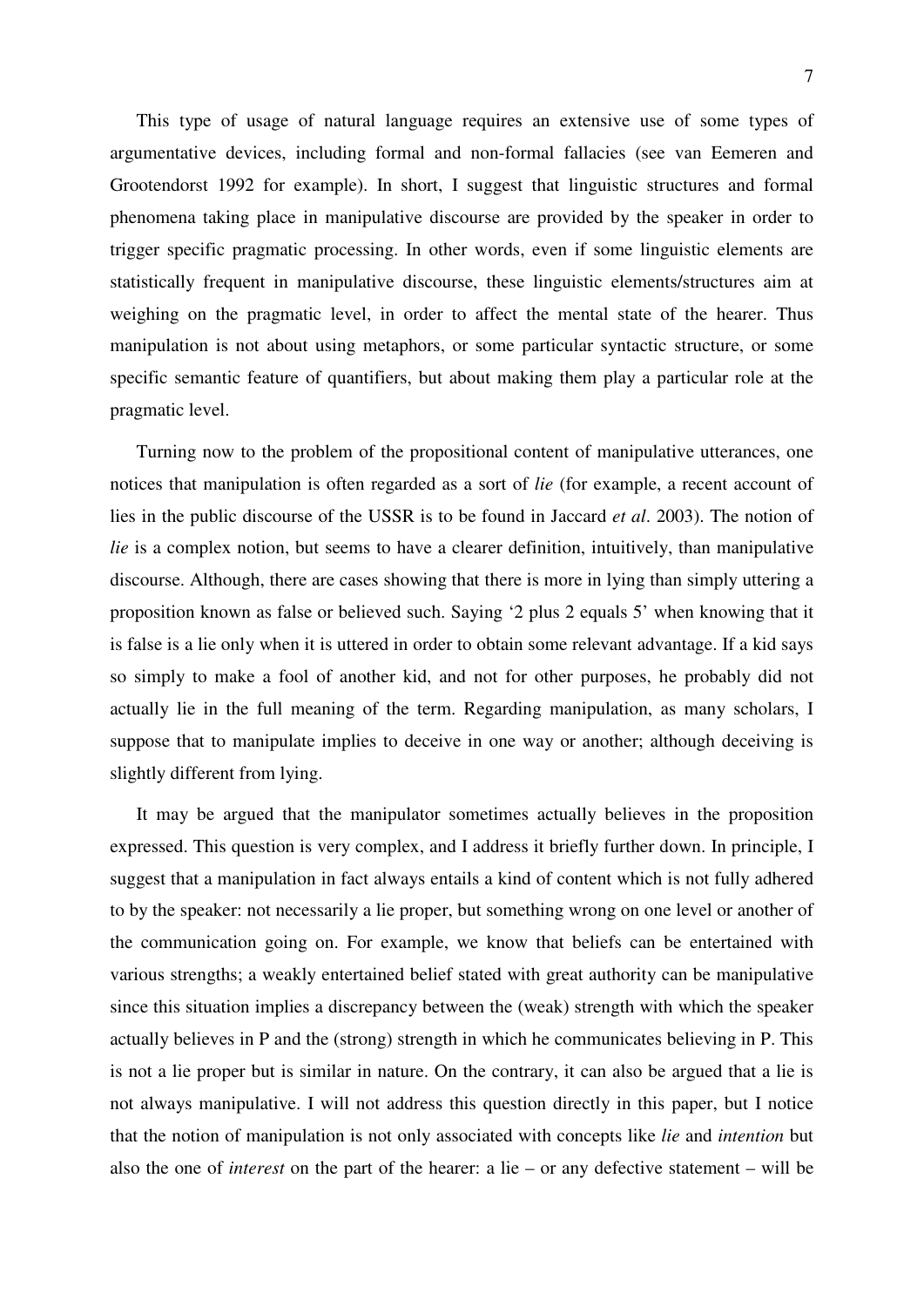manipulative if the hearer utters it in order to have the hearer adopt a behaviour consistent with the manipulator's interest and possibly inconsistent with the hearer's own interests.

Now, one may also argue that often, it seems that a true statement, sincerely entertained by the speaker, is communicated 'manipulatively' to the hearer. That might be true according to some weaker notion of manipulation, but I emphasize that a communication is manipulative when the speaker retains some relevant information, or provides the correct information but in order for the hearer to conclude that he should behave in a way which favours the speaker's interests, without being aware of it. Therefore, I consider that to manipulate is, firstly, to communicate the relevance of things that are not relevant by themselves, and / or retain actually relevant information.

A first way to study the propositional content of manipulative discourse is to adopt a moderate objectivist view. The main reason for this is the following: if A says to B the proposition P where P is true in reality but P is believed false by the speaker, it is hard to qualify A's attitude as simply *lying* (B certainly would not say, under any circumstances, that A was lying, although he was not communicating accordingly to his beliefs). Again, I refrain from drawing any strong conclusion about this.

# **2. Manipulation and truth-conditions**

#### *2.1. A definition*

Within a hypothetical-deductive framework, I will now suggest a working definition for *manipulative discourse*. The advantage of this definition is that it overcomes the fuzziness of the intuitive notion through a light, and I think legitimate, reductionism. This basic definition of manipulative discourse has further implications that will be discussed below.

A working definition: *A manipulative discourse is a discourse produced in order to persuade the addressee of a set of propositions P1…Pn of type T with appropriate strategies S.* 

I shall address later the characteristics of the propositions conveyed by manipulative discourse (the 'type T'), positing that they are truth-conditionally or, better, truth-functionally defective (roughly, they are *wrong* in some way: false, unlikely, doubtful, inaccurate,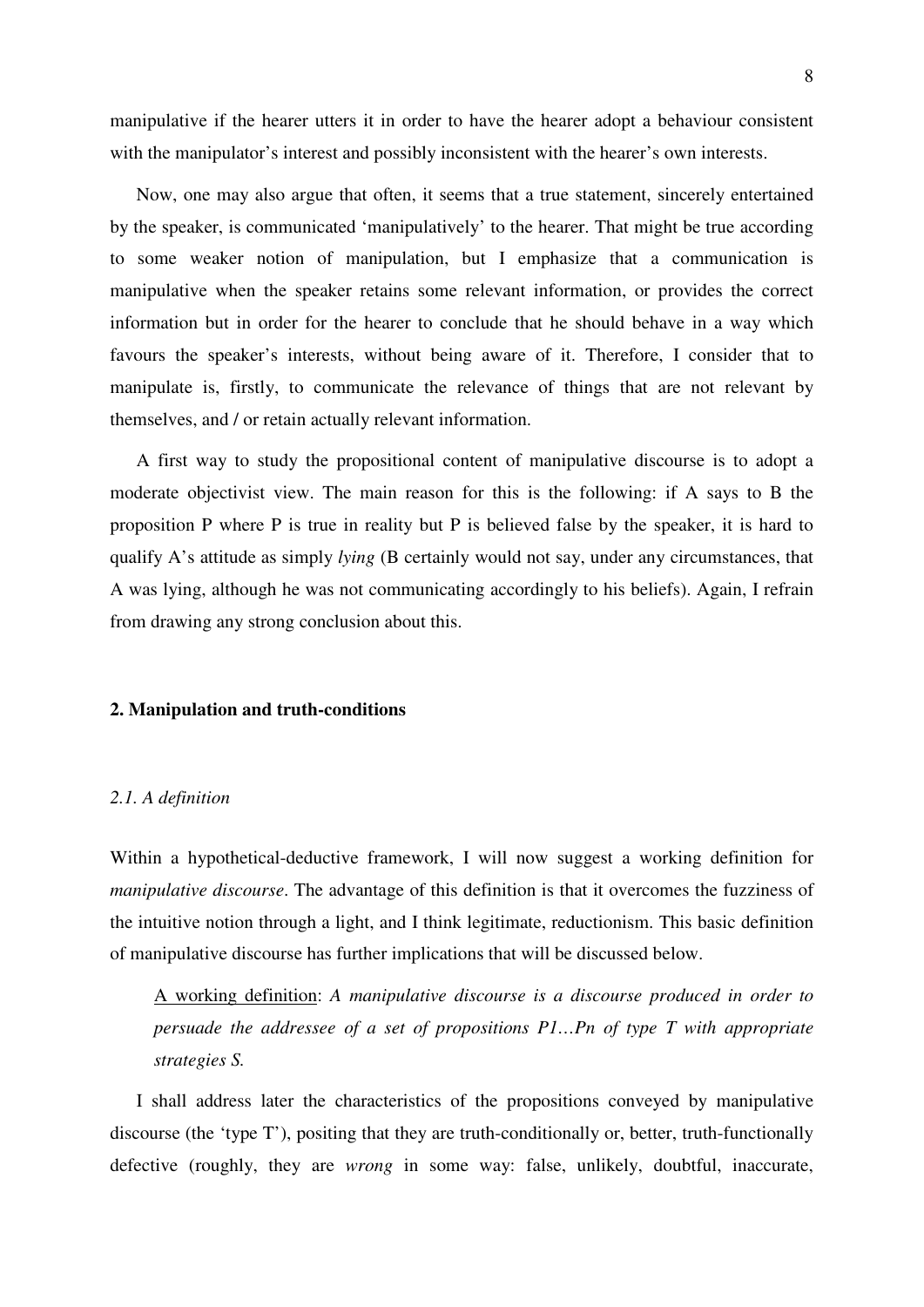inconsistent with the common ground; and therefore should be rejected by the hearer under normal circumstances). The definition takes the following form, where G is the *goal* of the speaker *s*, λP stands for the *set of propositions conveyed*, CE(*h*) stands for the *cognitive environment of the hearer h* (the set of his beliefs)<sup>3</sup> and  $\lambda$ S for the *set of strategies* aiming at achieving the belonging of  $\lambda P$  to  $CE(h)$ :

 $\exists$  Gs:  $\lambda$ P (where P = *truth-functionally defective*)  $\in$  CE(*h*);  $Gs \rightarrow \lambda S$  such as  $\lambda S(\lambda P) \rightarrow \lambda P \in CE(h)$ .

There exists a goal G*s* on the part of the speaker *s*, which is fulfilled when a set λP of truth-conditionally / truth-functionally defective propositions belong to the cognitive environment CE of the hearer *h*. Gs implies a set  $\lambda$ S of strategies such as  $\lambda$ S applied to  $\lambda$ P entails  $\lambda$ P's belonging to the cognitive environment CE of the hearer  $h$ <sup>4</sup> Actually, the effect of the strategies are not granted: they are simply assumed by the speaker to work.<sup>5</sup>

Without the specification of the *properties* of the propositions conveyed and of the identification of the *strategies* used to convey them,<sup>6</sup> this definition would not be informative enough. Therefore, the properties attached to the propositions, as well as the communicative strategies involved, are wholly part of the definition I assume here. Let me begin with the properties of the propositions conveyed by a manipulative discourse, which are mostly about their truth-conditional or truth-functional value (I use *truth-functional* in a wide sense: implicatures are truth-functional since their truth-value is a function of the truth-values of the explicit content and of the contextual premises needed to deduce it).

I rely here on studies that have pointed out that totalitarian ideologies, and in particular ideological discourses within totalitarianisms, imply the commitment of the addressee to ideas that do not correspond with factual reality (Jaccard *et al*. 2003, but of course also Klemperer 1946/1975, Chomsky 1989 and many others). Since I stand upon a (moderately) objectivist framework, this question of *reference* and *truth-value* of the propositions is a very natural starting point for my study. This concerns first *propositions about states of affairs*, but also propositions about moral issues, which we may call *propositions about desirable states of affairs* (following Sperber and Wilson's Relevance theory).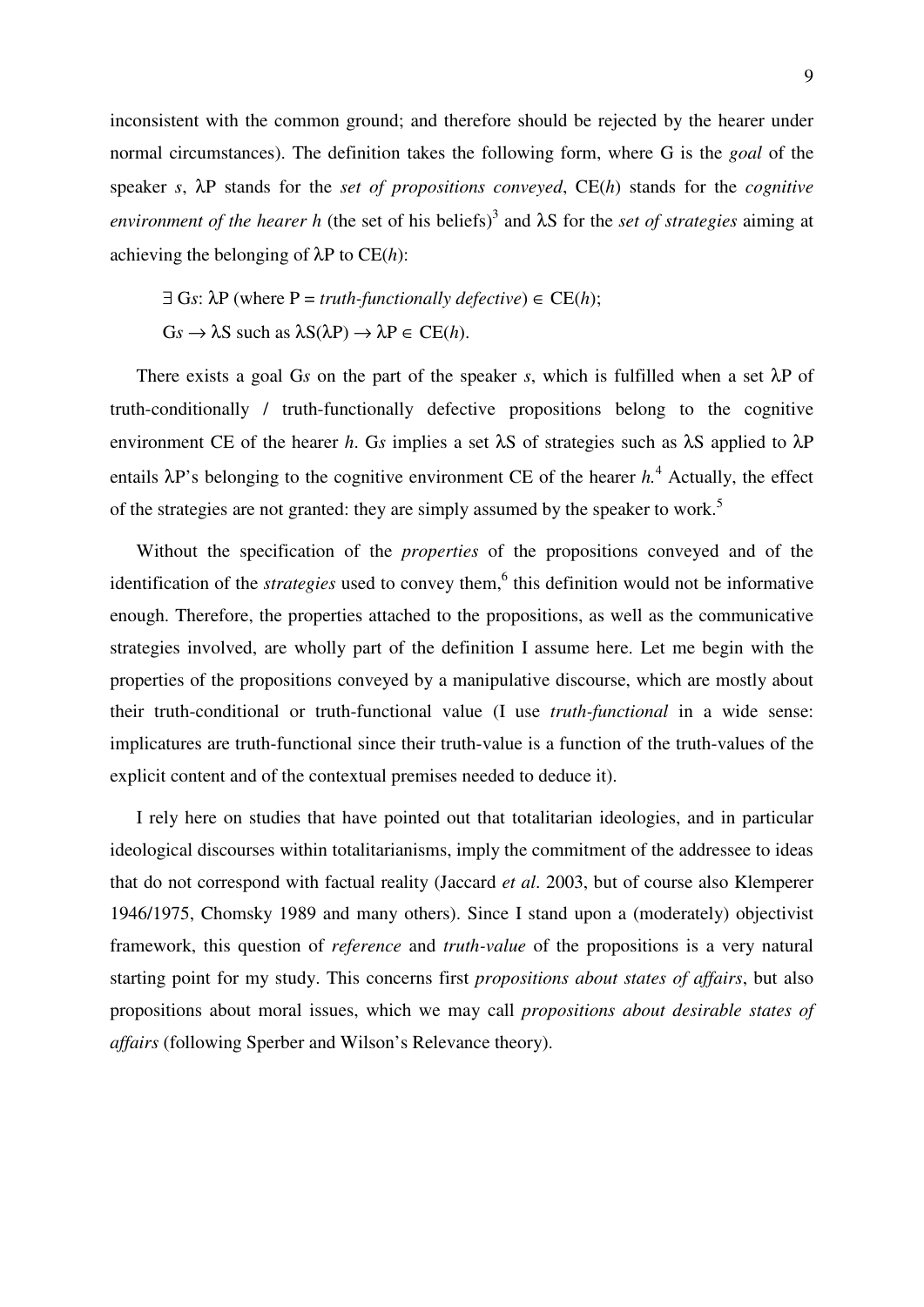I assume that the main characteristics of a proposition P conveyed by a manipulative discourse, when P is about a state of affairs, is the discrepancy of P with its objective truth value or with the truth of intended truth-functional inferences normally drawn by the addressee when interpreting the current utterance (in particular *implicatures*, but also possibly explicatures).<sup>7</sup> More precisely, when a proposition P is conveyed by a manipulative discourse, either P is false (or half-true, which is equivalent to  $false$ ),  $\delta$  or a relevant implicature I inferred from P and the context is false.

In Gricean terms, one might say that the speaker does not respect the maxim of quality, either on the side of what is said, or on the side of what is implicated. Within the framework of Relevance theory, I suggest that either P is presumed to be relevant, and therefore true, or at least assumed true by the speaker, or acceptable in principle, while it is not (which makes P a lie if the speaker is aware of that), or P is indeed true but contextual features lead the addressee to enrich the meaning of the utterance in deriving implicatures I – or in retrieving presuppositions – that are presumed to be true but which are in fact false (and known or suspected so by the speaker).<sup>9</sup>

This case, where P or I is false, is a prototypical case of manipulation. But the retrieval of some types of implicated information, presuppositions in particular, are less or not at all subject to cautious verification by the hearer. They are nonetheless derived truth-functionally since they are grounded on a truth-conditional sentence / utterance, even though they are not, or not always, part of the truth-conditional meaning of the utterance.

Again, it might be argued that the manipulators<sup>10</sup> are not always aware that the propositions they convey do not comply with reality or with the relevant scale of values. In other words, they may not be necessarily *lying*. For example when they had been persuaded with manipulative means, or when they are not aware of reality. But this would not fall into the scope of my definition: I suggest, then, that the speaker may be performing an action of persuasion but not a manipulation proper: he says what he actually believes in good faith, which implies that as far as he knows, there is no possible discrepancy between his own interests and the – freely evaluated – interests of the audience.

But the problem is that sincere beliefs may combine with insincere, fallacious reasoning. The ill-grounded conclusions thus constructed are then manipulative according to the above definition. More importantly, I speculate that the manipulator, in the strongest sense of the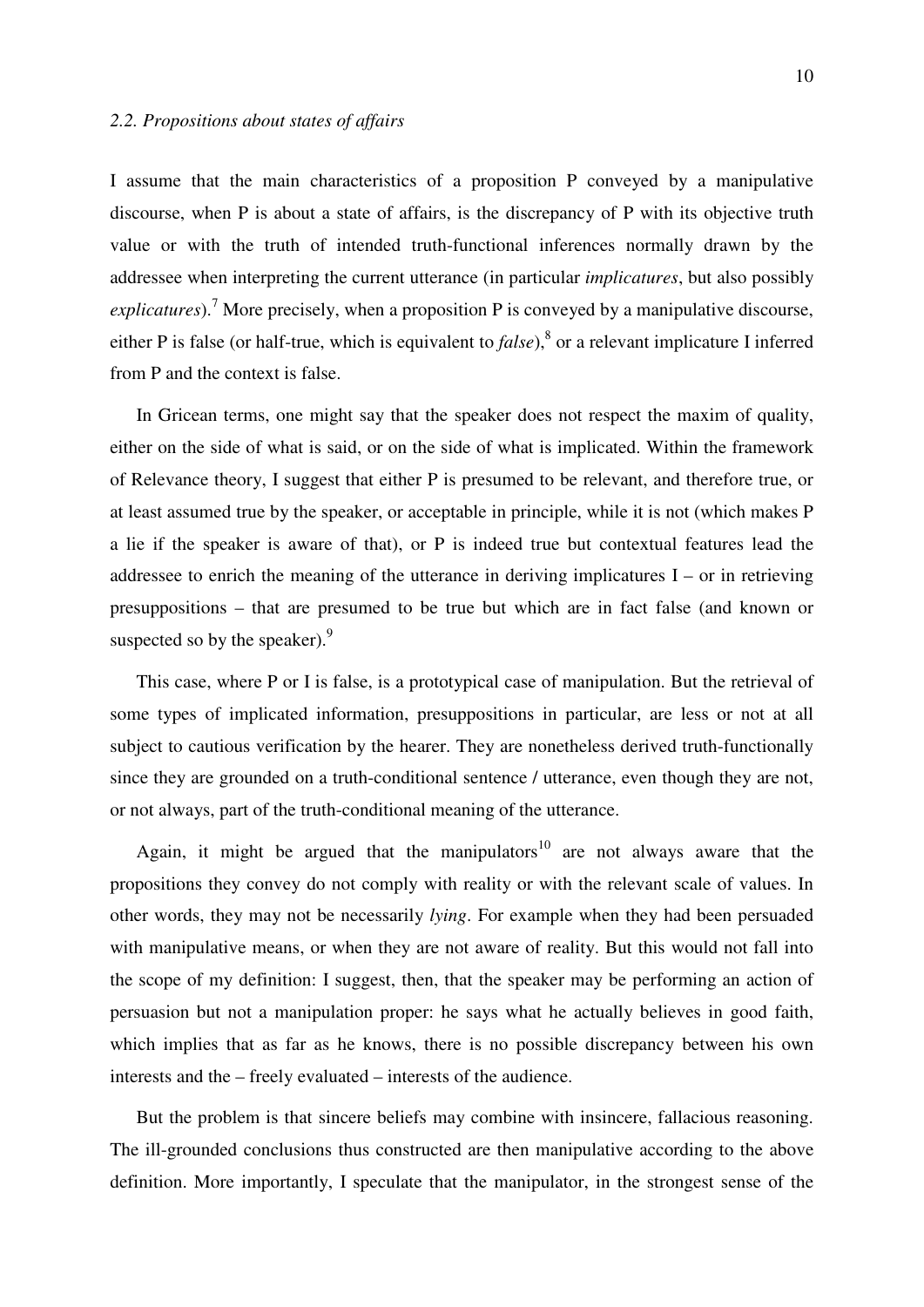word, is *always aware*, at least to some extent, of the falsehood of what he says or implies (or suggest: for example that P is relevant while it is not, regardless of its truth). This does not imply that the manipulator is fully or intrinsically insincere, since his awareness may be unconscious, if we see these terms as non-contradictory. $11$ 

Not even thinking of the cases where P is *known as false* but anyway *believed* by the speaker – a case of psychological trouble –, the view according to which a manipulative discourse is based on the violation of the Gricean maxim of quality is not satisfactory: it is far too rough to consider that *to manipulate* is simply *to say what you don't believe* or *to say something you don't have good reasons to believe*. There is a complexity that lies behind the production of a manipulative discourse that cannot be captured through Gricean maxims. For instance, as said before, communicating that P is relevant while it is not is not a proper violation of the maxim of quality.

There is a difference between what the speaker actually believes and what he may *wish* to believe: manipulators are certainly involved in self-persuasion as much as they are involved in persuasion of the hearer. A manipulator may find it more desirable to be entertaining beliefs that promote his ego or positive self-image, or power, rather than having thoughts and behaviours in accordance with facts. No doubt in some (many?) cases of manipulation, the manipulator is more concerned with being admired and empowered rather than with the need for correspondence of his beliefs with reality.

This question is far too complex for me to address here; it is about the details of the production of a manipulative discourse, and about the psychology of the manipulator, while I focus on the mechanisms of detection of deception and how they are defeated by means of manipulative strategies. However I suggest that contrary to psychotics, manipulators (in my restraint sense) are always aware, to some degree, of the falsity or doubtfulness of the propositions they communicate, as I said before. This is why manipulators often omit some necessary parameters or premises in their arguments and promote censorship and repression against intellectuals.

What is crucial is the fact that the *goal* of manipulators, whatever they themselves believe and regardless of their particular psychological condition, is to convince the addressee of a proposition or set of propositions that should be ruled out by normal information processing and reality checking. The manipulator short-circuits the process of reality checking and disturbs normal information processing. Manipulators are *more* than liars, since they aim,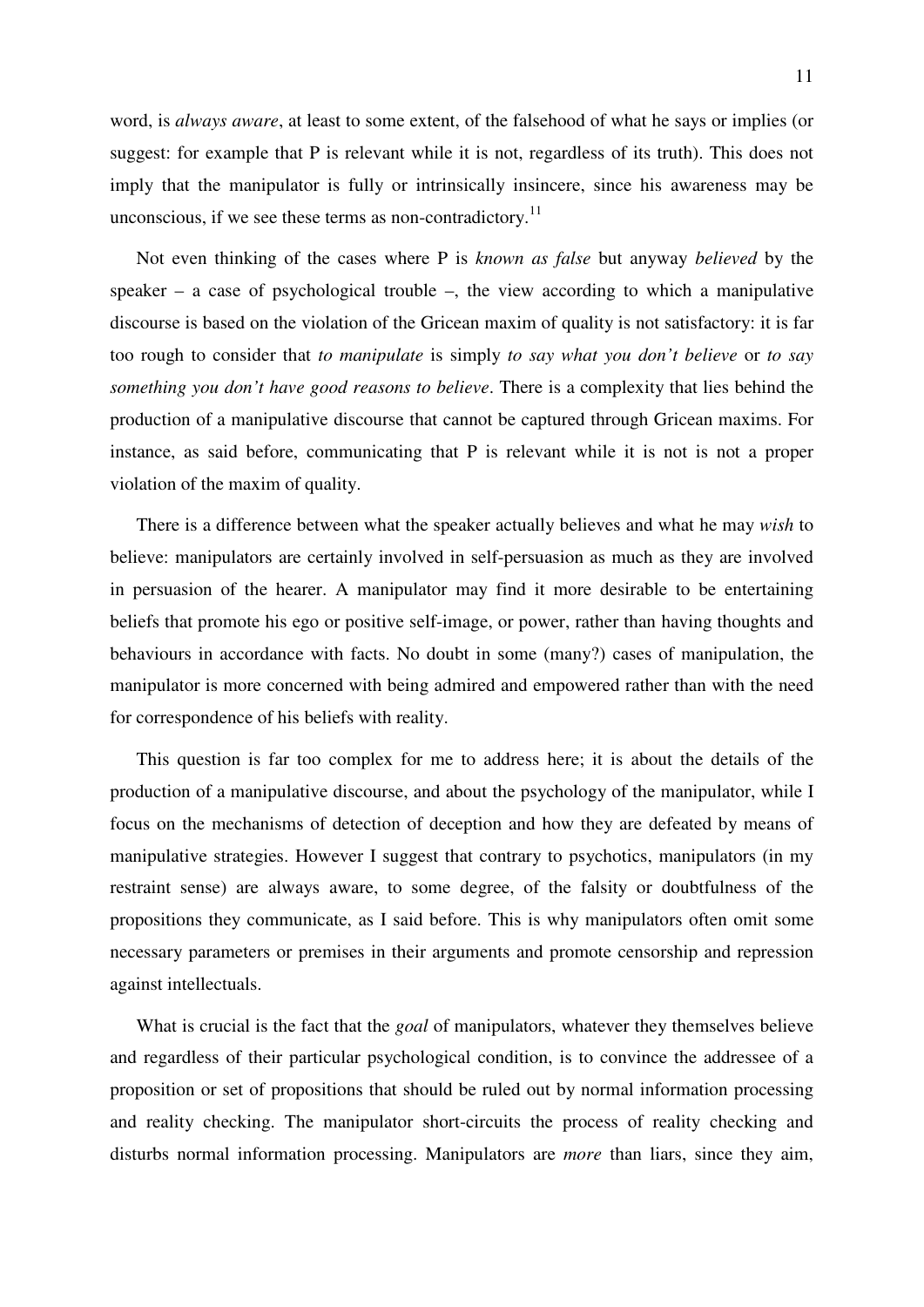among other things, at producing dogmas that will in turn provide an axiomatic set of beliefs in the reasoning material of the manipulated.

#### *2.3. Non-factual propositions in manipulative discourses*

Quite often we find manipulative utterances that are not about states of affairs but about moral issues and principles. Such utterances are not confronted with the addresses' conceptual representations but with the addressees' moral values and culturally-sensitive representations. In other words, these propositions deal with representations of *desirable states of affairs* and not with *actual states of affairs.* The consensual way of discussing this kind of statement is to talk about *social* or *cultural values*, which are themselves grounded on deeper moral values.

In fact, with such propositions the mechanisms of manipulation are the same as with truthconditional propositions except that a moral proposition P is not evaluated regarding its *truth* but its *acceptability* to the ethical values and cultural background of the target audience. Moral statements and propositions about desirable states of affairs are the easiest type of propositions conveyed within a manipulative discourse, since reality can be ultimately checked, whereas moral values are not stable in any comparable way.

These points lead to another hypothesis: totalitarian ideological manipulative discourse is most efficient in societies where some conditions are met, especially a state of crisis. For example, economic recession, war, and post-war situations are factors that favour less stable moral judgement for individuals and open the way for a change in moral values. The fact is that when a society or system has not been able to provide appropriate quality of life and the possibility of human relations, individuals are likely to conclude that the values that ground that particular society or system are not appropriate. This plants the seed of doubt and the will to change societal conditions. Needless to say, such change is not trivial.

If socio-cultural values, like the commitment to democracy, equality, and rights, are weak, other contradictory propositions will bring about a change in the addressees' cognitive environment that will allow the development of new beliefs. Remember that assumptions always have a certain degree of certainty, a certain *strength*. This applies to moral statements as well as to factual statements. For example, a belief like *killing is bad* is generally stronger, at least within occidental cultures, than a belief like *stealing an apple is bad*. This is a simple way of talking about scales of values.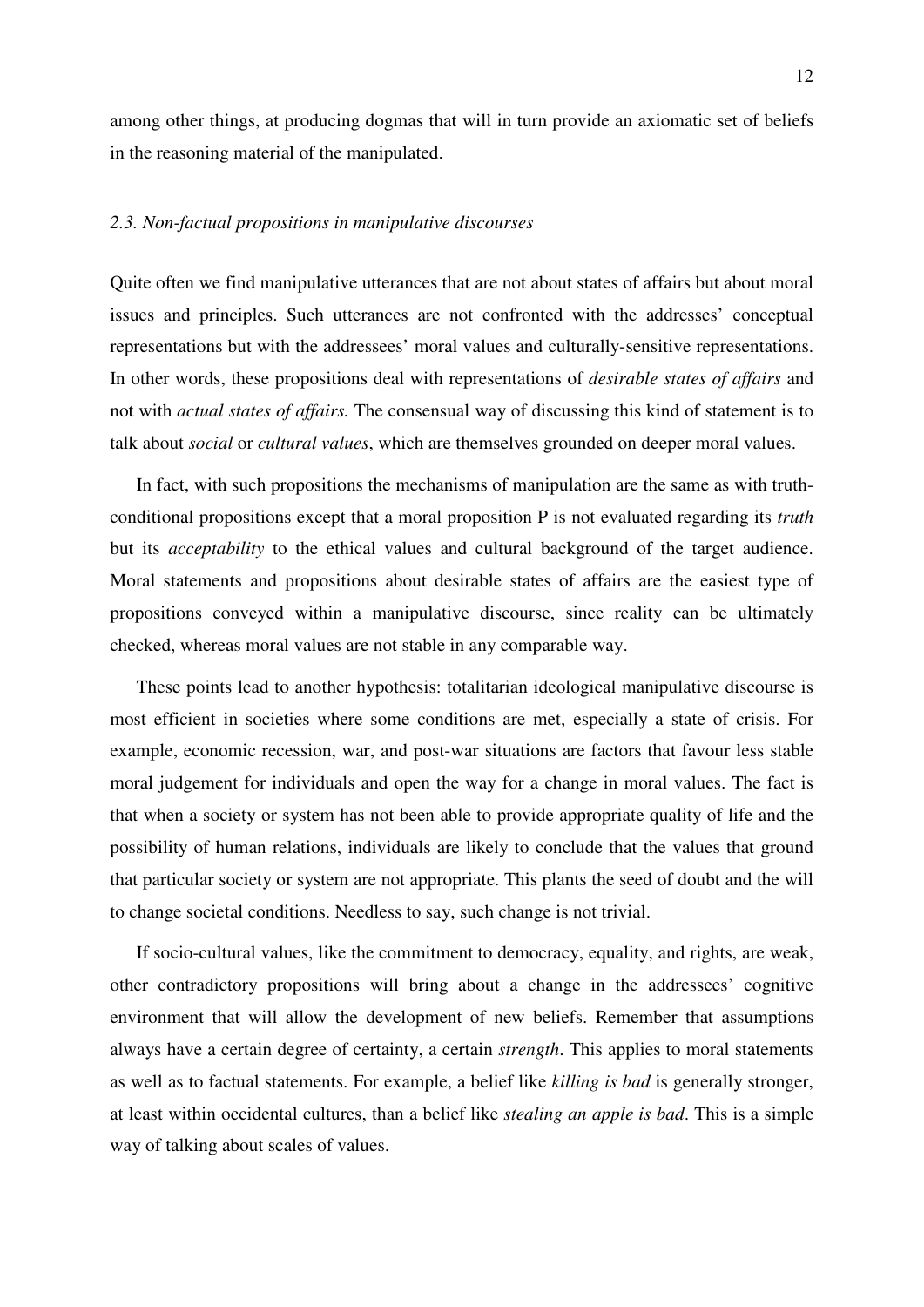When the proposition has a moral meaning or has moral implications, it is evaluated with regard to the prevailing ethical beliefs. Within a public discourse, the speaker takes this into account as the confrontation of the statement with the prevailing values in the culture where the ideology intends to promote itself and develop. We can define the moral culture as follows:

*The moral culture C is a set of assumptions about desirable states of affairs prevailing in a given population*.

We note that C *sanctions the acceptability of moral propositions* conveyed within a public discourse.

As I said, if C is weakened, for example in the case of social crisis, new moral statements can be entertained more easily. In other words, *the weaker C, the stronger P (where P is manipulative and where P is not in accordance with C), the more successfully P is accepted*.

However, manipulators can also exploit some moral assumptions in the same way as they can exploit some aspects of obvious reality. Just as they can extract and present half-truths, they can extract and exploit half-moral 'truths', or only part of a moral statement, and distort it. For example, by exchanging different moral assumptions within the prevalent scale of value, they may receive guidance for otherwise immoral actions, as when assuming that a superior good justifies prevailing over a supposed less important good. This was the case when the killing of disabled persons by the Nazis was intended to achieve the alleged superior good of a pure and healthy society or when the killing of innoncents by the Tsheka was done in order to build a society without certain social classes. All these aspects of manipulation are well documented by other scholars (in particular in the philological study of Klemperer 1946 / 1975, as far as Germany is concerned) and I will not comment them here.

# *2.4. Three kinds of proposition-evaluation*

A *contextual evaluation of the propositions* is rendered by the hearer in order to guarantee that he can reasonably consent to the propositions provided. *Either* we evaluate whether it is reasonable to assume the correspondence of the supposedly intended meaning with what we assume about reality, *or* we evaluate whether the moral consequences of the intended meaning are compatible with non truth-conditional beliefs.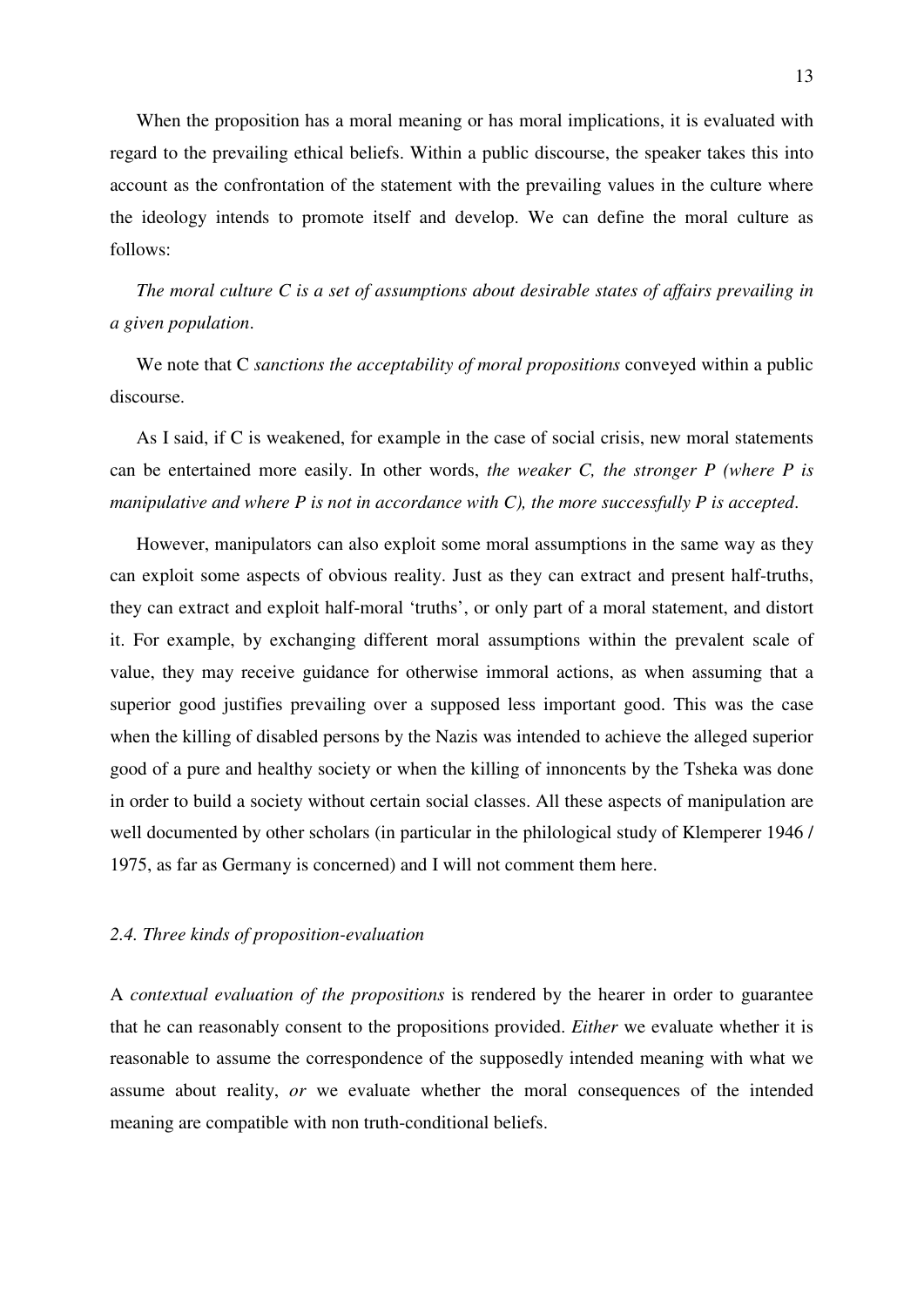The first type of evaluation concerns the consistency of the proposition with background assumptions about reality. The second type of evaluation concerns the consistency of the proposition with assumptions about desirable states of affairs – moral assumptions. The two types of evaluation can both occur through the process of interpreting an utterance, when the interpretation results in a combination of truth-conditional propositions (about actual states of affairs) and implicatures that carry moral significance (about desirable states of affairs).

The same applies to sets of propositions together forming fallacious arguments. When fallacies (formal and non-formal) are provided in good faith, one cannot talk about manipulation. But when arguments are deceptive (fallacious) and are used to promote other defective propositions, there are good grounds to *suspect* a manipulation. The *bandwagon* fallacy and arguments of authority, for instance, are particularly present in ideological manipulation.<sup>12</sup>

Our cognitive hypothesis is that the manipulator acts *on the very process of this evaluation*, leading the hearer to block his own natural process. There are therefore specific strategies that the manipulator exploits to obtain such consent (which I address below).

One final issue concerns the fact that manipulative utterances and propositions $13$  are often *vague*, *excessively metaphorical*, *pseudo-mystical* and *confusing*. It is a well-documented fact that manipulative discourses often use these kinds of linguistic devices in order to call for irrational consent (see for instance slogans in the Stalinist era, odes to charismatic leaders or, more simply, the fight against 'rationalism' under the Nazi regime). However, these aspects are not part of the *necessary* characteristics of the propositions conveyed by a manipulative discourse, since, on the one hand, the linguistic form is relatively incidental and, on the other hand, many vague statements are not at all manipulative. It is worth repeating that, in my view, manipulative discourse is not a discourse type that could be identified through observation of linguistic features alone. Instead I suggest an hypothesis regarding the *pragmatic effects* of fuzziness and metaphorical excess, among them the generation of a trouble that – paradoxically – may favour the confidence towards the speaker in certain conditions.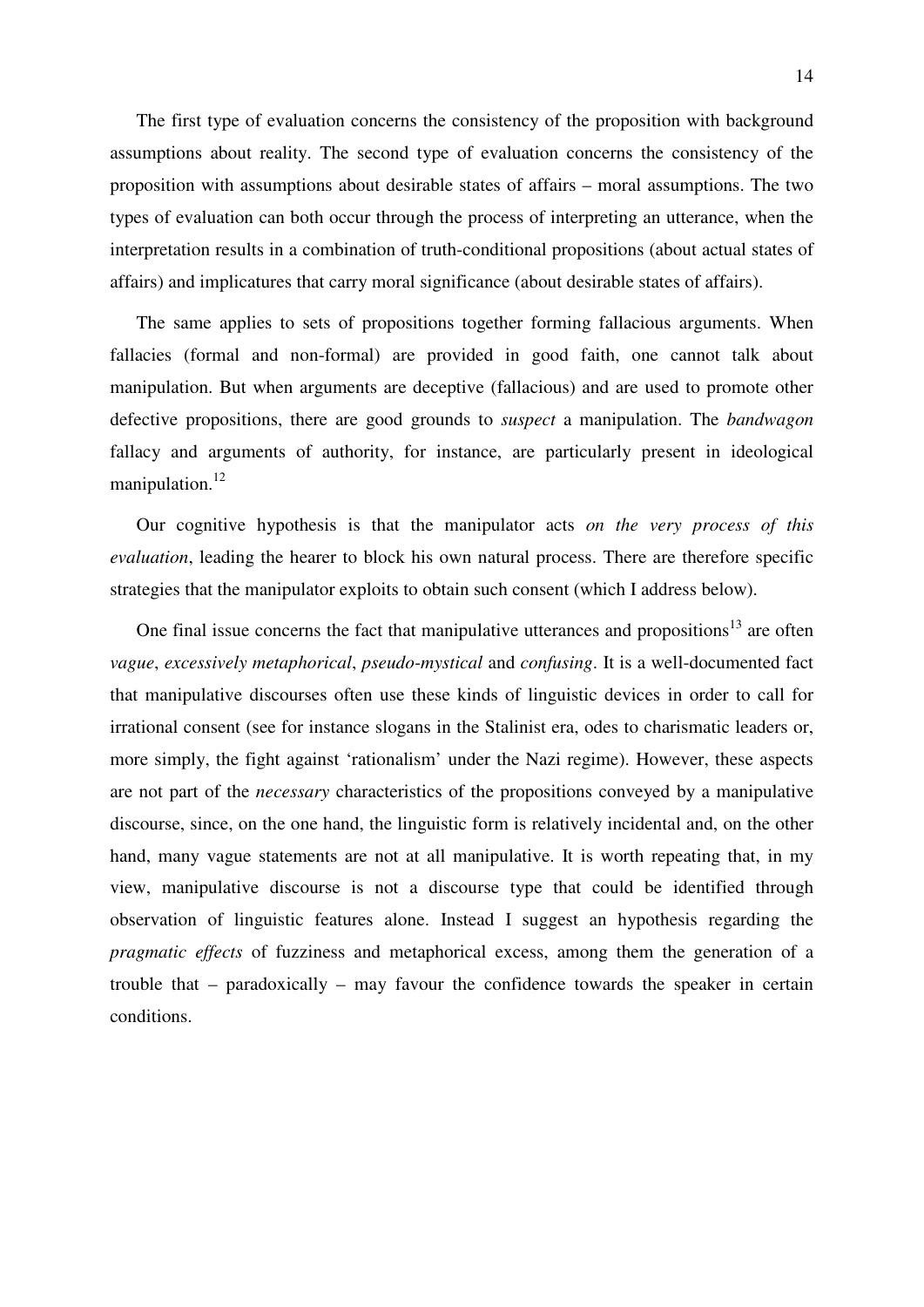#### **3. On manipulative strategies**

The strategies used by the manipulator in order to block *truth*, *likeliness* and *acceptability* checking, as well as *consistency* checking, are first linked to the necessity of blocking the identification of the *manipulative intention* of the speaker. Manipulation is a case of covertly transmitted information – it would be self-defeating if the addressee recognises the speaker's intention and came to a certain conclusion. But manipulation is even more: it is about blocking one's rational device so that certain operations about beliefs are accomplished by the manipulator himself, I suggest.

We consider that the strategies used by the manipulator are of two general kinds: *local strategies* and *global strategies*. Local strategies are those used to constrain the interpretation at the level of utterance processing. Global strategies are those used to create adequate social and psychological conditions to obtain irrational consent. Global and local strategies can be both linguistic and non-linguistic.

#### *3.1. Local strategies*

Linguistic local strategies are already well-known, in particular because of the work of German philologists during or shortly after WWII.<sup>14</sup> Most of the linguistic local strategies used to defeat the natural rules of utterance processing are oriented towards the production of *fuzziness* in general: a fuzzy thing or thought, presented with great arrogance and authority, creates a problematic double-bind. I come later to this problem of double-bind and pseudoresolution of the double-binding, which, I suggest, lie at the core of the manipulative process. Other strategies involve presuppositional assertion, misuse of concepts, and pseudo-mystical discourse.<sup>15</sup>

Rhetorical devices such as rhetorical questions are quite efficient, since such questions carry strong presuppositions. A question like (1) carries the presupposition that anyone disagreeing with the speaker is a traitor:

(1) Which traitor would give our homeland to the imperialists?

Some questions such as 'what else can we think?' presupposes that the answer is obvious: 'Nothing'. The implicature that this 'nothing' means 'nothing at all' and not 'nothing that I know about' is automatic and is due to general principles of communication (Gricean maxims or principle of relevance, Sperber and Wilson 1995).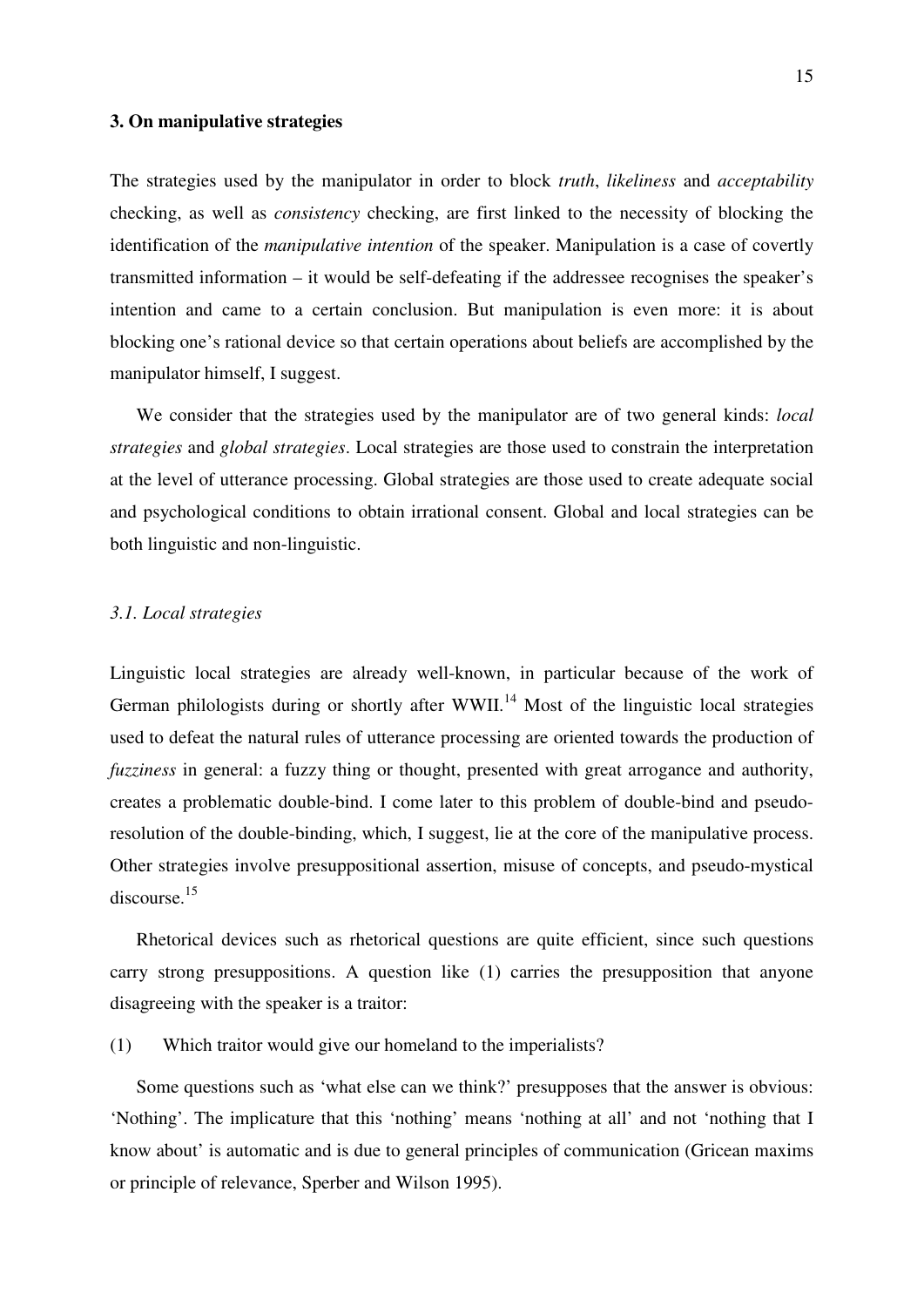'Misuse of concepts' is a problem already mentioned, and is addressed in more detail by Nicholas Allott in this volume. An interesting example can be found in Le Pen's speech when he won the first round of the French elections in spring 2002. He talks about miners and workers of the steel industry ("*métallos*", a word which connotes hard work and precarious living) in a sentence that could translate as 'Don't be afraid, you the humble, the excluded, the miners, the *métallos*.' Talking about *miners* raises a referential problem since most coal mines in France have been closed for years, and nearly all the miners are now unemployed or have converted to other activities. Therefore, the miners form a very little part of Le Pen's audience when he speaks to the Nation. But he addresses the audience itself with these words "you the humble, the excluded, the miners". Le Pen is talking about virtually non-existing referents and asserts their existence by presuppositional means. The word *métallos* triggers a related problem: steel in France is no longer a leading industry and only a few of the former *métallos* are still working as such nowadays. In the interpretation of such utterances, the hearer gets something like 'you, the *miners*, whatever this means, you the *métallos*, whatever this means', while only connotative presuppositions or implicatures are kept and, one should say, *driven* by the words immediately preceding: "you the *humble*, the *excluded*". Many other features of this utterance deserve interest, among which the fact that Le Pen, so to say, presents himself as the one who talks to the "excluded", which triggers positive and empathic feelings also in the mind of the non-excluded people.

Another well-known misuse of concept was made by the use of the words *hero* and *heroism* in both the Third Reich and the Communist countries. There, the hero is the person who will follow the rule of the dictator or the party and act as requested by the power in place. Killing of innocent and unarmed people has been many times called *heroic*. The same applies to the German *Kampf*: the 'noble fight'. Every activity of everyday life was a *Kampf*, a noble fight for a noble cause. These facts are neatly addressed by Klemperer (1946 / 1975).

In the USSR, it was common to use *bandit* (approximately the same as the English and the French *bandit*) to designate not only a robber, a criminal or a gangster, but also a soldier of any anti-communist guerrilla movement (this use of *bandit* was first applied to Chang-Kai-Sheck's movement in China). The word *bandit* has even extended to describe any anticommunist activist (as Shmelev 2002 points out). The word *comrade* ("*tovaricht'ch")* is also a good example of the misuse of concepts.

In addition, religious-like discourse plays a very important part in ideological totalitarian manipulation. It implies that the speaker is a God-like being, a Saviour-like being. The very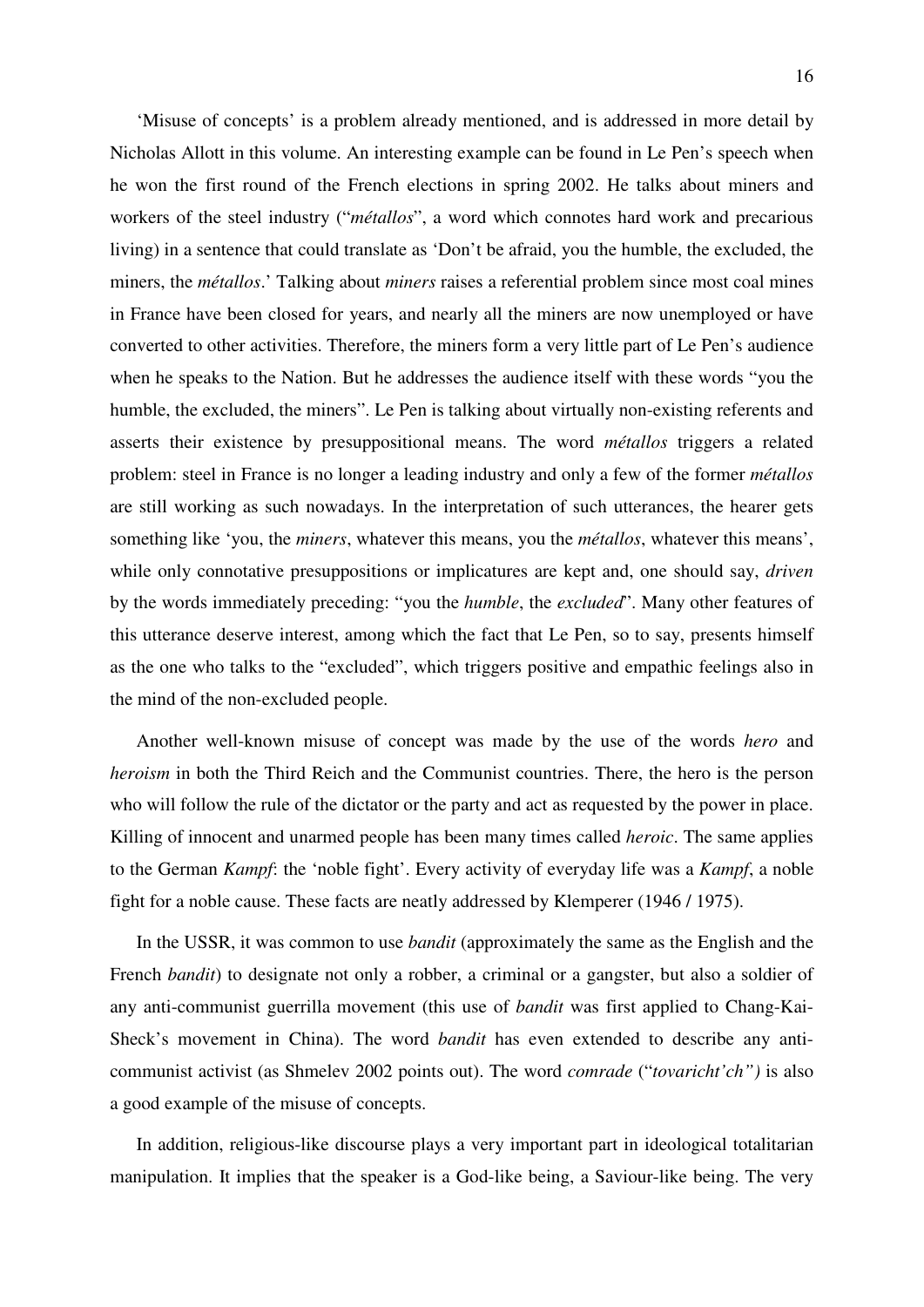beginning of Le Pen's address to the nation is a good example: "Enter in hope, be confident." The speaker asks for faith instead of rational agreement (it must be added that Le Pen uses the French word *espérance* ('hope'), which is used in religious contexts, instead of the usual word *espoir*).

Unmotivated analogies, metaphors, and vague terms, together with the effects of global fuzziness, make it complicated to decode the real information that lies behind the discourse and the articulation between these pieces of information. Thus the hearer is made less able, or even unable, to identify logical fallacies, half-truths, and other defects of the discourse. Fuzziness also plays a role in feelings of incompetence in the hearer's mind, which is very important in the logic of manipulation. In all cases, the addressee is put in a state of confusion, because he can't trust his own intuition that the discourse is meaningless. What he believes instead is that he is not competent enough to understand it.

Non-linguistic local strategies *accompany* the production of the discourse. They are elements that contribute to produce a situation where the hearer is under the lead of the manipulator. Such strategies are numerous, from the general attitude of the speaker to prosodic features and intonations,<sup>16</sup> and to the triggering of emotional reactions. When the discourse is written, it is accompanied by pragmatic effects coming from the typeface, the organisation of text on the page, images, etc. Wilke (1998) makes it clear that these constraints apply to journals and newspaper layouts.

# *3.2. Global strategies*

Well-known linguistic global strategies (manipulative strategies that rely on language use but which are not directly provided in some particular manipulative discourse) include:

- Spreading and repetition of specific connotative words (words that trigger under normal circumstances implicatures (or presuppositions) with symbolic weight);
- Generalisation of a new terminology;
- Elimination of some lexical items from public discourse;
- Unmotivated or misleading analogies;
- Acronyms, abbreviations, numbers;
- Naming of elements of the everyday environment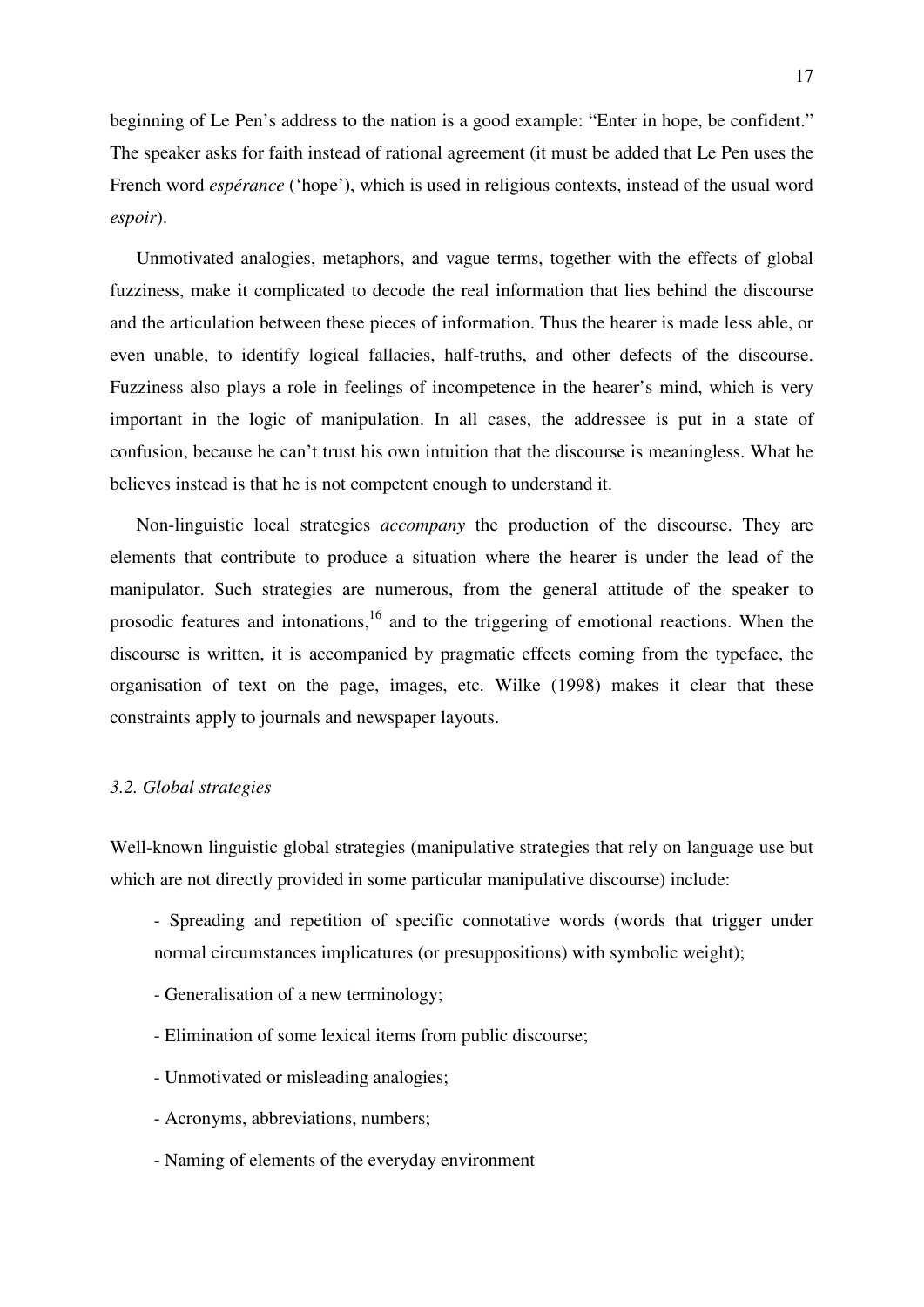Specific connotative words include military terminology, which presupposes (or triggers the implicature) that the social individual is, metaphorically, a soldier who does not question orders and finds happiness in a state of instrumental submission. New words or partially new constructions, such as the well-known generalisation of the distance prefix *ent-* in German, used in order to build new verbs and substantives, are linguistic global strategies of manipulation.<sup>17</sup> When stabilized in the public lexicon, these expressions contribute to legitimate as 'normal' and 'conventional' a range of concepts – in particular (but not exclusively) regarding actions that the target audience is expected to achieve – which would be seen as strange or exceptional under other circumstances. When this point is reached, one can hypothesize that the individuals do not really perceive any longer that these namings were at first imposed by the power, since any lexicalized item falls in the cultural common ground shared by the community as if *sui generis* (the perception we have of words and meaning are not diachronic but synchronic: the history of their implementation in the idiom is not salient at all when we use language automatically).

Unmotivated analogies which are constructed with discourse but materialised by institutions may also appear as linguistic global strategies of manipulation. For instance, one may question the classical links established between health, sport, youth and the army, when there is an obvious lack of natural motivation in the reference to the military activity. This is especially true in twentieth-century armies, where no swords, spears and halberds are used. There was, under the Nazi rule, a hybrid ministry dealing with sport and the army; in the same vein, students were forced to practice something called *Wehrsport* ('military sport') on Tuesdays afternoons, and there was even a brand of cigarettes called *Wehrsport* (again a fact reported by Klemperer 1946 / 1975). These kind of things create a context where assumptions of the type *the army is a good and healthy sport* are present in the hearer's cognitive environment, even if they are often unconscious, unreflective beliefs.<sup>18</sup>

The creation of acronyms and abbreviations of all kinds, the loss of personal and institutional identities through the use of identification numbers, as in the names of schools and other institutions in communist countries (like 'school 22' or 'hospital 17') all contribute to create a global atmosphere where depersonalisation is progressively integrated and accepted as conventional and normal. The Soviet naming of streets, towns and villages like 'progress', 'steel plant', 'electrical power' and others, affects the everyday environment of the manipulated and creates a positive image of the human being as a worker. In addition, it implies that human existence is not only dedicated to a function in the system, in particular a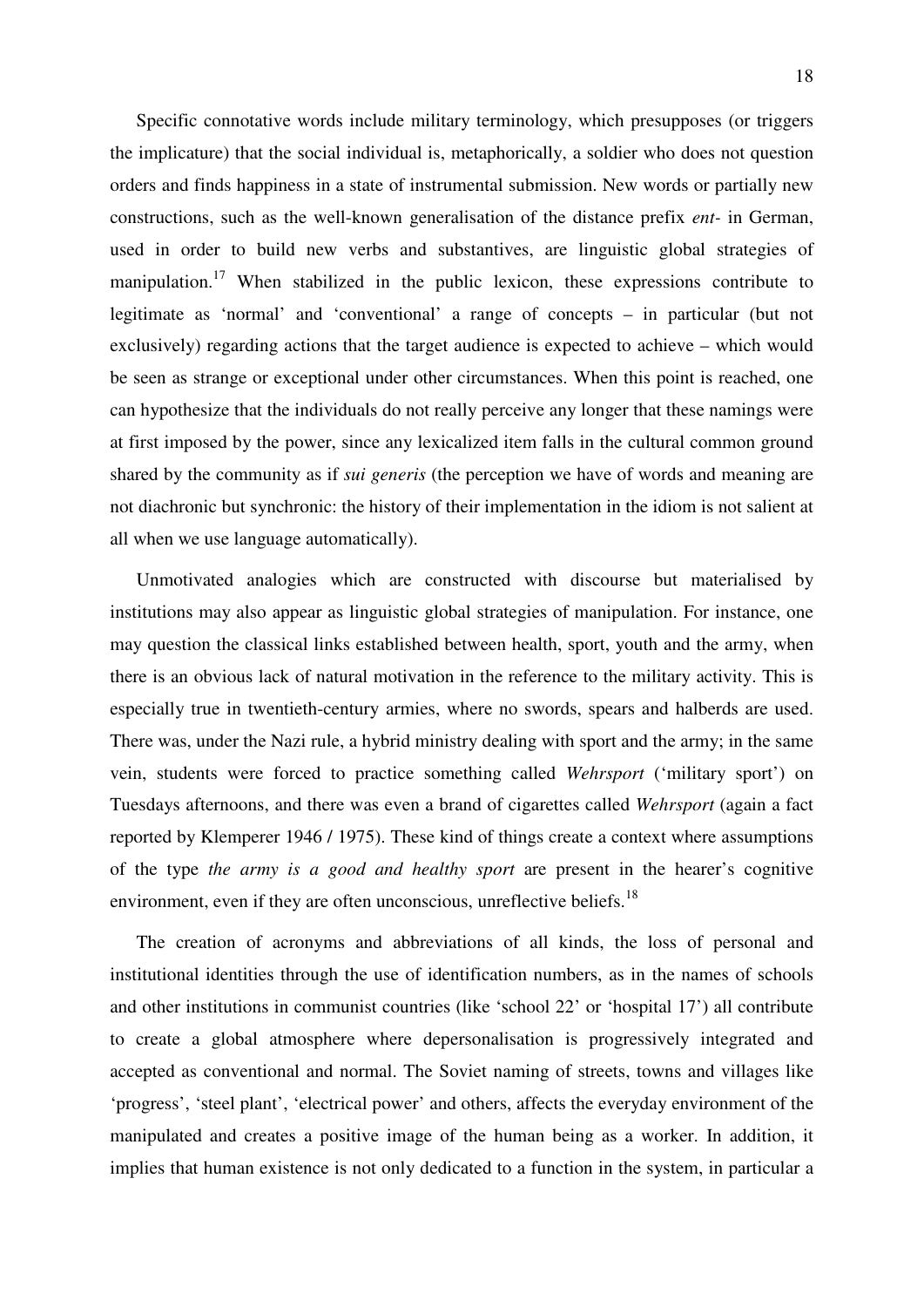working function, but also *defined* by it. This form of global alienation results from the depersonalisation of the individual through naming.

There are, I suggest, two main devices of global non-linguistic strategies.

The first one is a purely social device: group pressure (the individual tends to comply with the most salient opinion within the group he belongs to  $-$  a very well-known topic within social psychology that I will not address here.

The other device seems to me more crucial as far as consent to defective propositions and arguments is concerned. It is the achievement, in the hearer's mind (and in public opinion), of a particular *image* by the manipulators, who want to make themselves appear supercompetent, either because they manifest in one way or another that they have some information that the hearer does not have, or because they are viewed as uncommonly skilled. In prototypical cases, for example in a typical twentieth century dictatorship, the cult of personality focused on dictators is extreme. The over-competent image of the manipulator has a non-trivial consequence: the dictator appears as a superior mind, a universal genius, a being who knows more than any ordinary human about the world, destiny and society, which entitles him to establish transcendent-like dogmas. The manipulator in totalitarian societies can be compared with a God-like figure (to whom an alienated form of worship is dedicated) The same arises when religious fundamentalists preachers want to be taken for prophets, which can link to suicide bombings or whatever abnormal behaviour.

This image is built up in order to achieve a specific goal: the hearer must be *confident* in the leader, this confidence being a condition of obtaining sincere consent, becauses it creates the belief that the manipulator acts in favour of the individual's own interests.

In democratic societies, where manipulation is likely to happen as well, other schemes may trigger confidence for the leader. The reason is the one which lies behind any persuasion process, and we take it axiomatically: if hearers are confident in speakers, they tend to believe them. The simple reason for this is that confidence lowers critical thinking and is, then, is energy-sparing ( I assume, following Relevance theory and others, that the human mind is geared at following paths of least-effort). Defeasing a strong assumption about the speaker deserving confidence implies a cost.

As confidence is a matter of scale, I will assume the following:

*The more confident the hearer is, the less critically he thinks, and the more efficiently the manipulator is likely to achieve his persuasive goal.*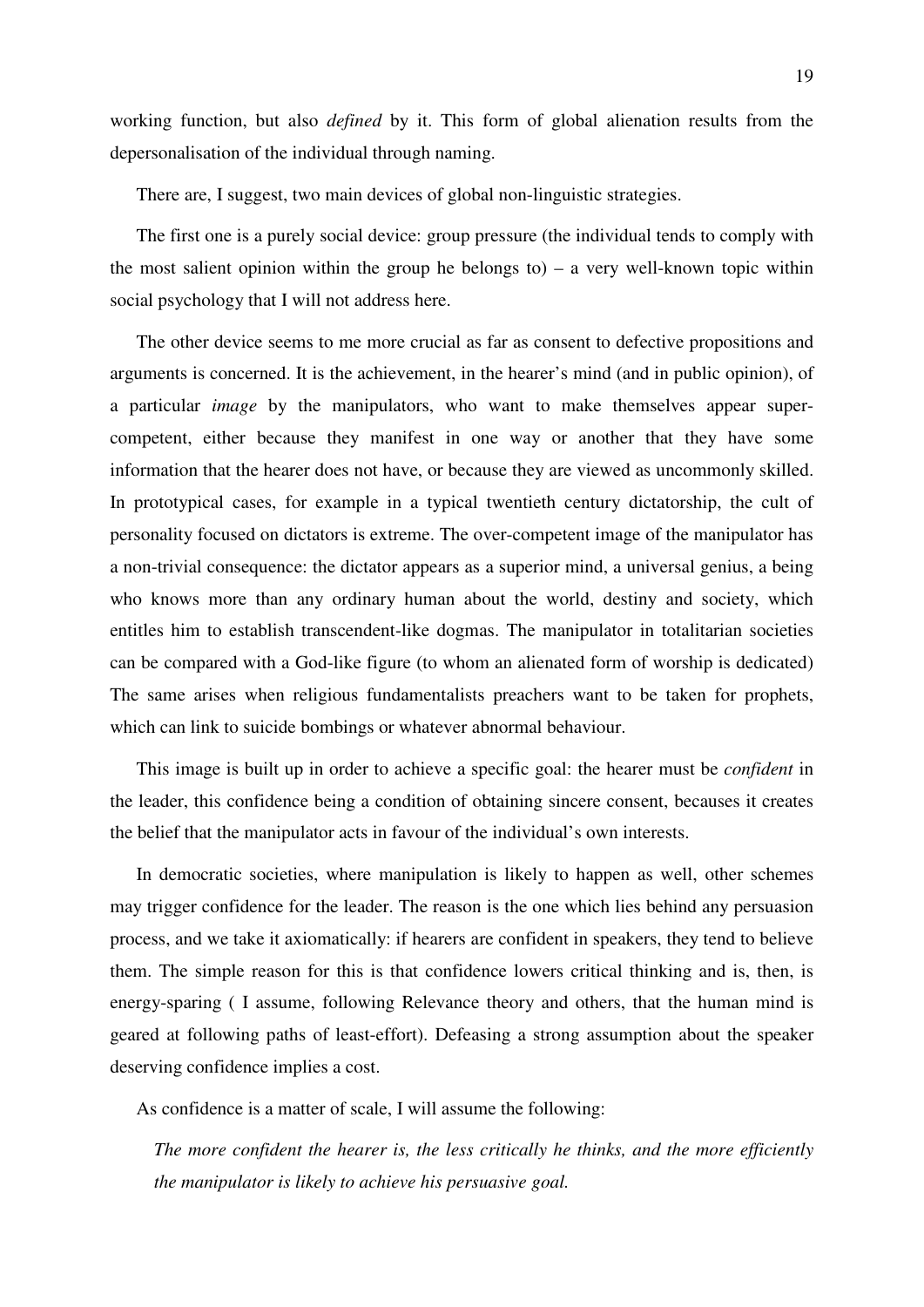Very likely, the human mind has a 'source-tagging device' evaluating the reliability of the source of the linguistic communication (reflected in various modal and evidential expressions grammaticised or lexicalised in natural languages); a prominent source is 'credible authority'. It follows that manipulators have to establish credibility, and it is common sense that the building of an over-competent image is a key to this process of gaining confidence (see in particular Sperber 2000).

The important fact, making manipulation fundamentally different from rational persuasive effects, is that *the grounds for which the hearer is confident are not rational*. It is a matter of fact that, generally speaking, children tend to believe their parents, non-specialists *tend* to believe specialists, patients tend to believe doctors, and so on. In these cases, the grounds for confidence are rational.<sup>19</sup> There are good grounds to think that the speaker knows more about the topic of speech that the hearer, and this leads naturally to confidence 'by default'.

But there is another condition in which confidence arises. The hearer must have no reason to think that the speaker is deceptive or that the speaker doesn't wish the hearer's good. In the examples mentioned (the doctor, the parent), it is generally the case that the speaker is benevolent towards the hearer.

The condition of benevolence can be exploited by the speaker. When benevolence is perceived as *extreme*, which means that the speaker is perceived as pursuing the interests of the audience *more* than he's own interests, affective reflexes arise in the audience. Again, the most extreme case reveals how the speaker gains the confidence and even a form of (sometimes very strong) affection from the individuals in the audience.

We normally trust more easily people we love and who claim to love us, unless we have good reasons to think that they are not competent. If A believes that B loves him, A assumes that B wishes A's good, and that B's actions will be oriented towards promoting A's interests. If A is a group and B a dictator exhibiting his love and concern towards his people, then it is more likely that A will believe B. As an example, Perón, in a famous speech, said he was renouncing the rank of general and personal glory for the sake of the people, an argument certainly very efficient in obtaining confidence.<sup>20</sup> This happened also when Pétain asked the people to have faith in him (French capitulation speech), when Stalin was called 'Father of the peoples,' when Ho Chi Minh was called 'Uncle Ho', and so on. Thus, appeals to emotion and pseudo-mystical discourse gain confidence through emotion-sharing, in turn communicating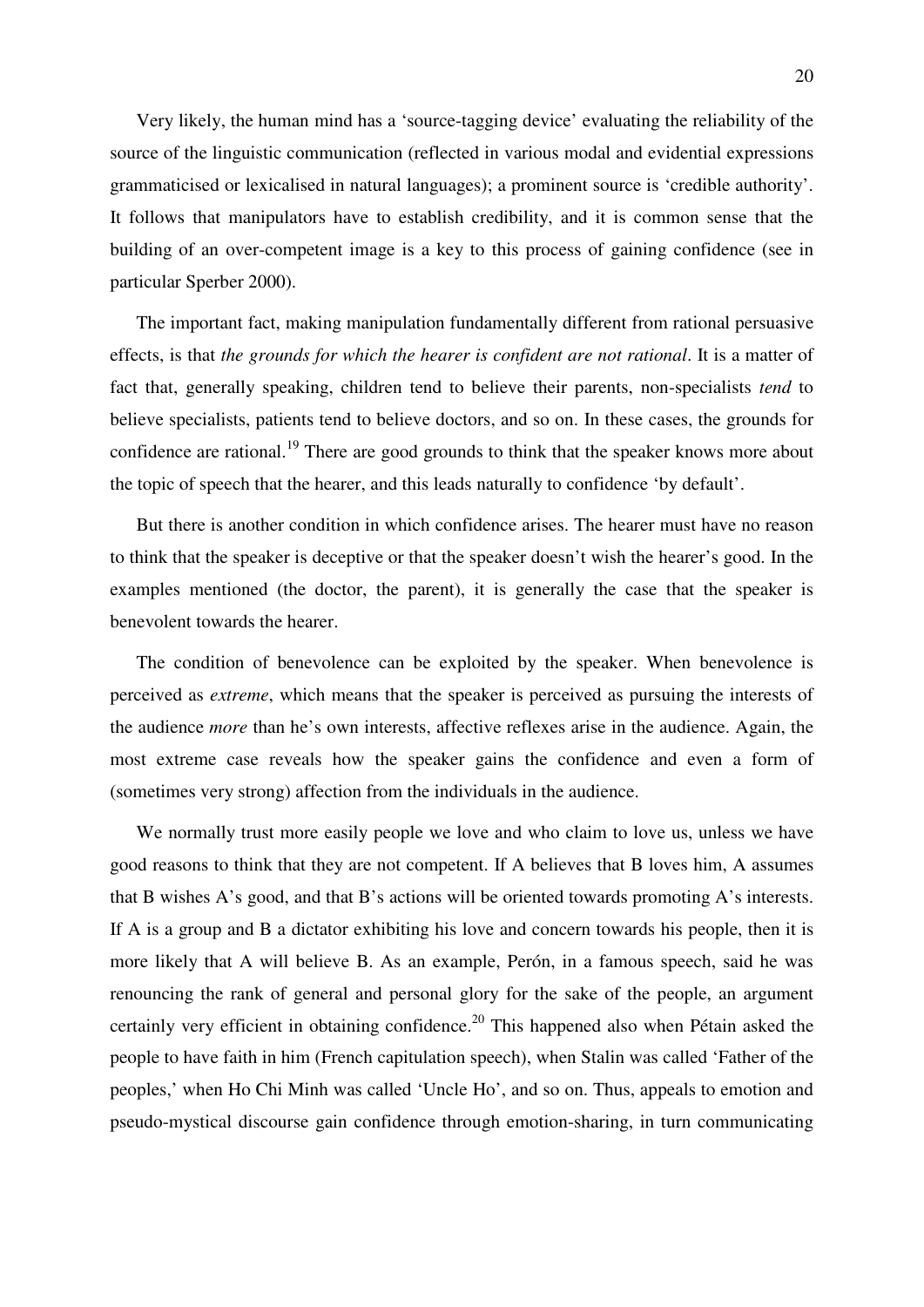destiny-sharing, from which the hearer expects that the speaker will fulfil his existential needs.

If we also consider that A believes that B is super-competent, then all the ingredients for successful manipulation are in place, provided that B favours his own interests and not those of the audience, and that he is ready to mislead the audience for this. This approach can be applied to manipulation within sectarian cults as well.

It may be tempting to count among global non-linguistic strategies physical force and use of power, inasmuch as they strengthen group pressure and sustain an ideology where enemies are identified and subsequently punished or destroyed. This matter is complex, but I would rather suggest that force gains sincere consent only under very specific conditions and, therefore, is manipulative only when generalized repression is active. In effect, generalized repression may lead to a psychological economy of consent where an individual finds it less costly to adopt, step-by-step, the thoughts expressed by the authority, rather than trying to resist (Stockholm syndrome is an extreme case of this mechanism, although all but rare, where the dominated comes to love the dominator regardless of the harm caused by the dominator).

 But when force and power become the most important or only tool of power preservation in a community, another dynamics is put in place (see Ilie in this volume). Relying on force and repression, the power in place does not need that much to convince the audience. Among leaders and members of their staff, fewer people sincerely believe in the ideology while becoming more and more aware that repression and force are the main guarantees of their privileges. These situations, where only a small minority of people believe in the public discourse (maybe in some cases almost no one) or at least fake to do so, while the rest remain in submission because of force (as was the case in the last decades of Ceaucescu's reign in Rumania), generally signal the close collapse of totalitarian regimes. Khrushchev's de-Stalinization was perhaps intended to avoid this danger in post-Stalin Russia.

# **4. The central mechanisms of manipulation: trouble and resolution**

Among all these strategies, linguistic ones are crucial for the manipulator to obtain sincere consent. And of all linguistic strategies, we suggest now that *fuzziness*, in a wide sense, plays an important role in the process of manipulating. Let us elaborate on this point.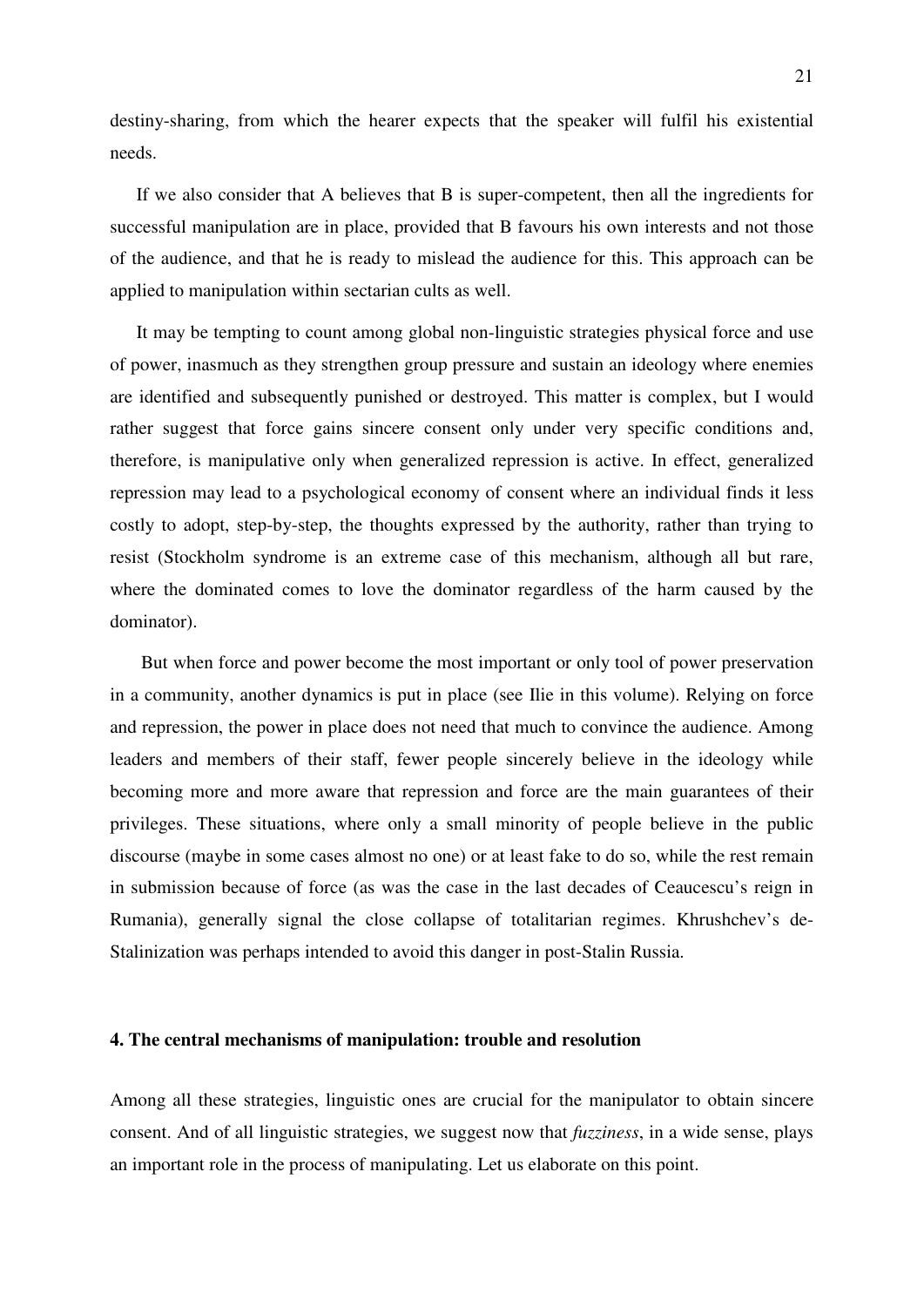First of all, fuzziness is not only about vague terms, complicated sentences and overuse of metaphors. One of the most important strategies used within manipulative discourses is the creation of a *global* fuzziness, where even parts of the discourse that seem clear and simple lead to interpretative problems for the addressee. Simplistic, and usually inductive arguments violating logical rules, and which create unmotivated generalisations, can be considered as contributing to the global fuzziness or confusion of the discourse, $21$  despite the fact that they are intended to imply a particularly 'clear' and wise thinking.

Simplification creates another problem. When facing this kind of discourse, the addressee is troubled, since his cognitive ability to clearly understand the speaker is disabled in one way or another. In such cases, the hearer may well be aware of an argumentative problem, and we think this is generally the case. However one must explain why the manipulated comes to adopt a simplistic view on complex problems.<sup>22</sup>

The manipulative discourse, at least within totalitarian regimes, is *impressive.* First, it creates non-propositional effects on the addressee, such as emotions that give rise to the assumption, on the addressee's side, that the speaker is *sincere* and that he shares the worries of the addressee. Second, the discourse is impressive because the speaker makes use of concepts and arguments that the target addressee would not use easily, or because it draws upon reasoning that complies with some personal intuition or opinion on the part of the hearer, thus providing an appearance of rational justification for these intuitions or opinions.

In many other cases, the trouble does not arise from simplification (and fallacies) but from obscure, vague, metaphorical, mystical expressions. The addressee faces a conundrum: one the one hand, his natural ability to understand clearly is defeated (he has an assumption about his self-incompetence), and, on the other hand, he is keen to believe in the speaker's word, because of these non-propositional (emotional) effects, combined with the constant request, on the speaker's side, to have faith in him. In addition, there are social devices implied in the communication, such as group pressure, which can lead the hearer to overcome a first impression about the problematic properties of the utterances. This phenomenon is likely to be related to the kind of situations many of us have once faced, be it during childhood or not, when we happened to laugh at a joke we didn't understand just because it would be facethreatening not to or because we wouldn't like to risk a self-exclusion.

Moreover, the addressee is led to believe the speaker's word, since it is communicated to *solve* the double-bind, which is thought to be due to the hearer's incompetence but which is in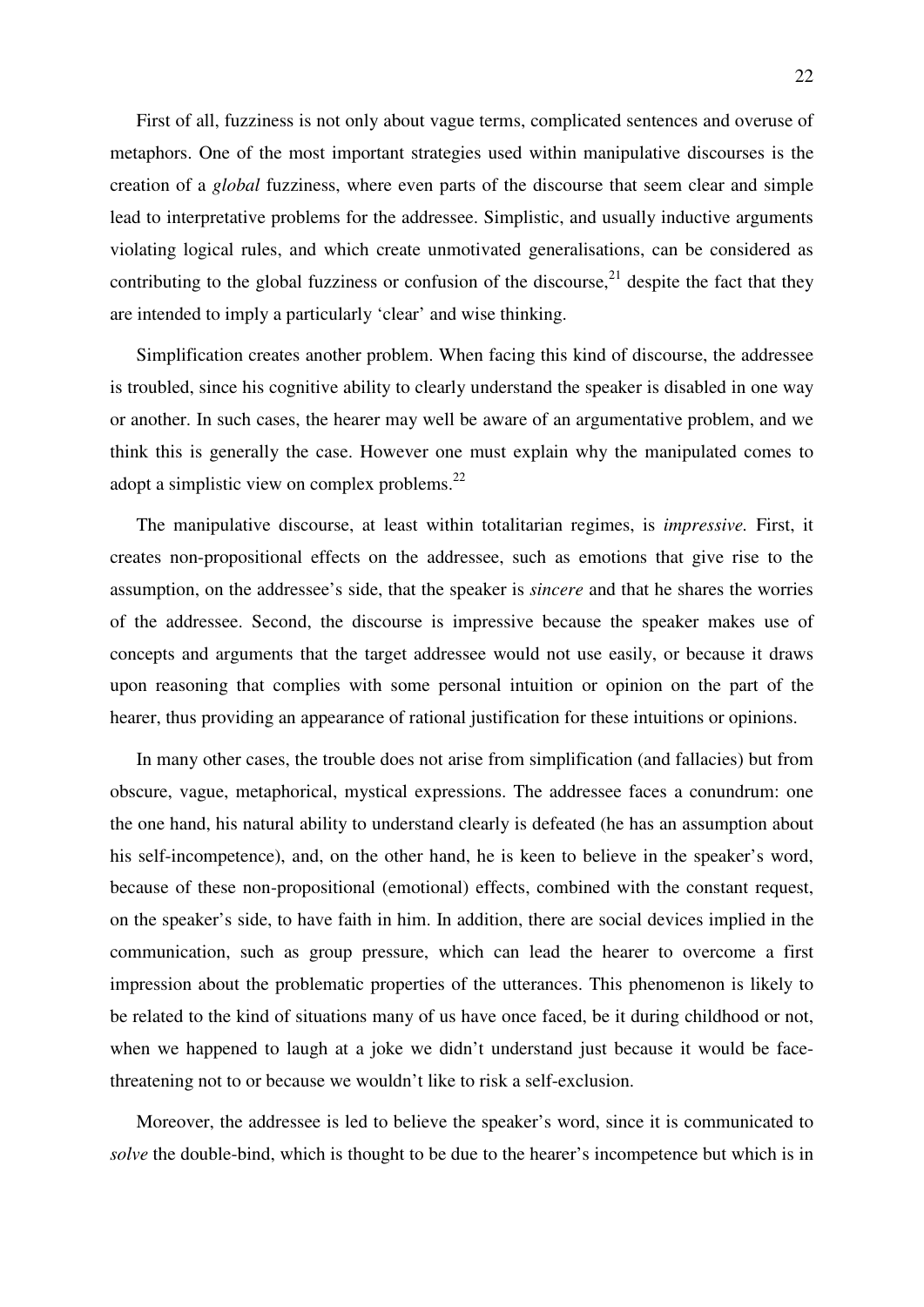fact created by the manipulator himself. The hearer abandons some of his cognitive abilities for the sake of higher values presented by a discourse originating from a seemingly higher intellect. This way, the addressee is in a position of moral, intellectual and psychological dependence towards the speaker, who in turn appears as a saviour, a genius, a 'God-like' being.

One more word should be said about emotions. Quite often, the discourse is accompanied by other emotional devices than prosody and intonation. Emotions are also triggered by devices at the level of the general attitude of the speaker, and relative to the propositional contents of the utterances, as when the manipulator speaks about concepts that call for fear and hope. The addressee perceives the speaker's emotion, fake or real, which seems fair and motivated, since the addressee belongs to a group assumed to be integrated in a common fate with the speaker, and the emotion either comes to be shared by the addressee (for example fear) or a related emotion is triggered (for example when *enthusiasm* triggers *hope*).

# **5. Conclusive remarks: The manipulative intention and the theory of mind**

One of the crucial problems of manipulation is the identification by the manipulated of the manipulative intention of the manipulator. How is it possible that normal humans, equipped with rational devices, stop using them correctly when confronted by an efficient manipulative discourse? Each of the aspects that we have discussed, plus a number of others that have been described by researchers, play an important role. A few points need to be explained in order to address the question of *intentions*. Relevance theory admits two levels of intention on the part of the speaker, which must be acknowledged by the hearer in order for the interpretive process to take place.

First, the relevance-theoretic idea of *ostensive-inferential communication* involves the need for the identification by the hearer of the speaker's *communicative intention*; the speaker makes it clear to the hearer that the stimulus is *intended* to communicate something to him. The recognition by the hearer of the speaker's communicative intention triggers *expectations of relevance* (the expectation that the utterance is adequately formatted to communicate relevant assumptions at a lower interpretative cost), and therefore allows for inferential processing to begin.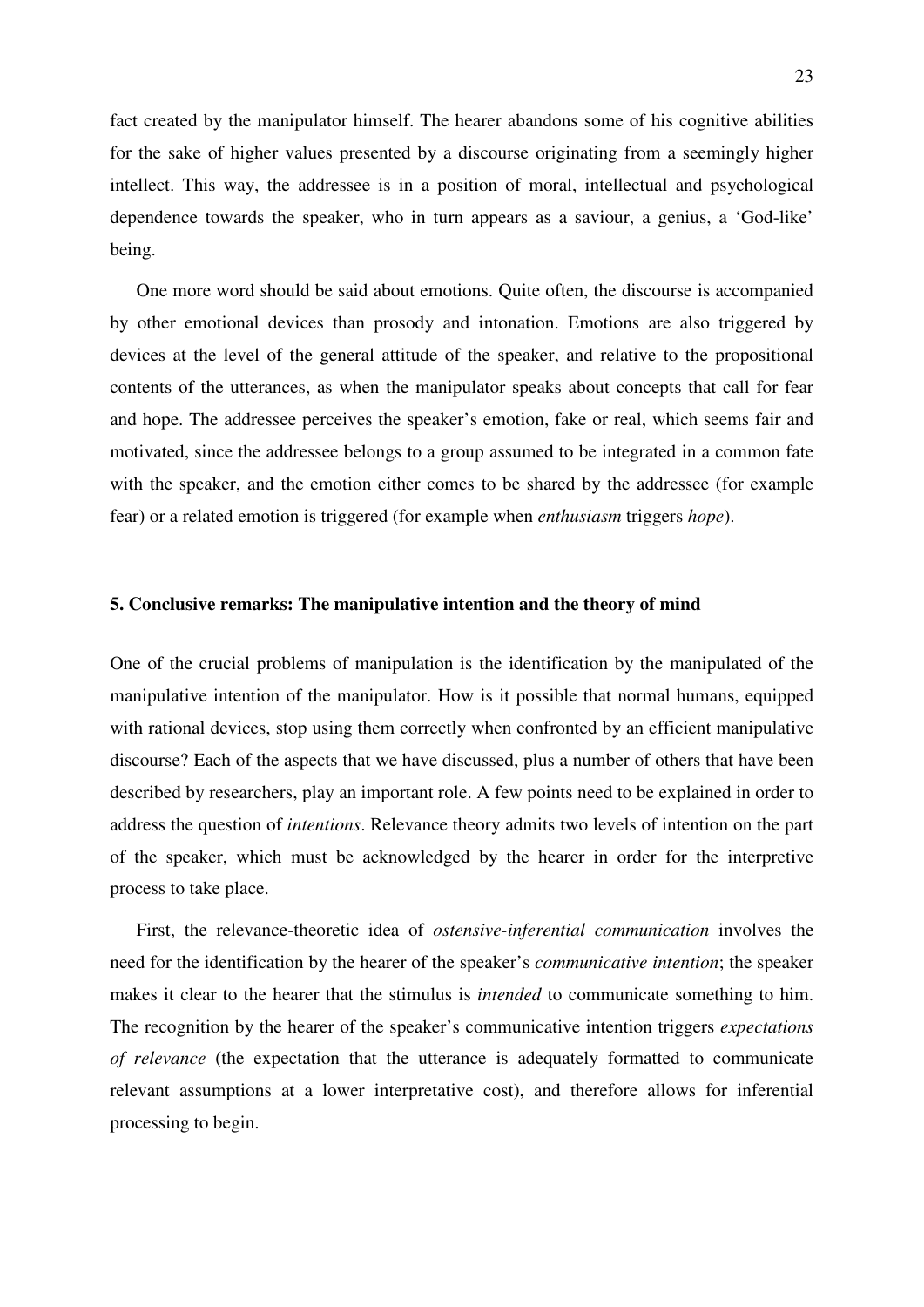Second, the communicated material is not simply decoded but is pragmatically enriched (following a deductive non-demonstrative scheme of information processing). The full interpretation is a set of assumptions corresponding to what the speaker 'means' by the utterance. This set of assumptions represent the *informative intention* of the speaker, and includes any relevant proposition derived during the interpretative process. In order to deal with other types of intentions, not specifically communication-oriented, we would need a rather complex psychological apparatus. A few tools derived from Relevance theory and cognitive science regarding covert communication and detection of deception may well help (see Dennett 1989 and Sperber 1997 in particular).

We notice that there is no reason for which the deductive inferential process should stop when an interpretation is found for an utterance; that is, when the informative intention of the speaker is retrieved. We suggest on the contrary that the inferential process goes further, in order to find out about other types of information, notably the goals of the speaker and related intentions of the speaker, plus their consequences in interaction. This happens, we think, when the hearer has reasons to suspect that the communication which is going on may lead to relevant consequences. Relevant consequences may be ones that will help to improve the hearer's knowledge of reality (this happens when the interpretation of an utterance leads to further conclusions when confronted with other elements of the hearer's cognitive environment), or that will help escape from a risky situation in the interaction itself. This happens when the hearer suspects the speaker is playing a role, fake, or is being noncooperative in some way, which allows for a hypothesis about the speaker's having hidden and potentially harmful intentions. This, and any weird utterance in context, or any utterance having weird consequences, or a proposition that seems to undermine assumptions we hold, all need to be evaluated in terms of *risk* for the hearer *or* improvement of the hearer's view of the world before the information comes to be held as a belief or on the contrary rejected.

Dennet's "intentional stance" is based on a similar view, although with other concepts, and, seemingly, under the assumption that the process is fundamentally reflective:

Here is how it works: first you decide to treat the object whose behaviour is to be predicted as a rational agent; then you figure out what beliefs that agent ought to have, given its place in the world and its purpose. Then you figure out what desires it ought to have, on the same considerations, and finally you predict that this rational agent will act to further its goals in the light of its beliefs. A little practical reasoning from the chosen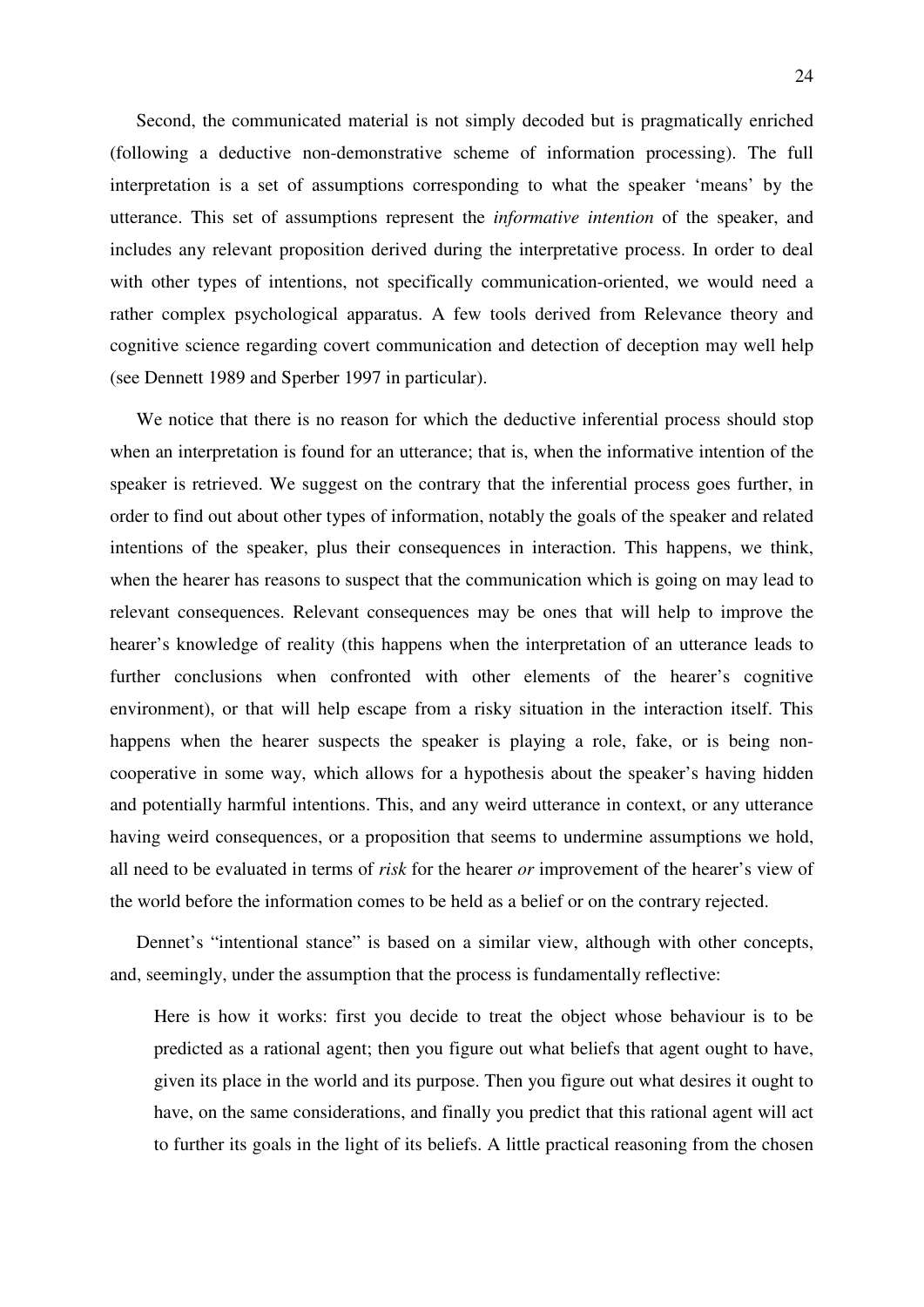set of beliefs and desires will in most instances yield a decision about what the agent ought to do; that is what you predict the agent *will* do. (Dennett 1989:17)

The core idea is that the individual acts in accordance with his goals and intentions. Therefore, actions are the key to finding out about intentions. Relevance theory has an even more radical view on this, assuming that a specific device in the mind is dedicated to the detection of intentions: the *mindreading module* (after the well-known works of Baron Cohen). The role of such a device is the same as the role of rationality in Dennett's view, and is also the same as any variant of the *theory of mind*, itself a variant of what used to be called *popular psychology*. All these trends admit in one way or another that the human mind has some sort of 'reflexive knowledge' or capacity to elaborate about itself, positing similar mechanisms to other individuals.

The question we need to address is *why is the manipulative intention not detected* by a critical amount of hearers although there are obvious or good reasons to suspect manipulation? This can only be answered through a more fundamental question: does human cognition work normally or not when interpreting a manipulative discourse? These are problems that lead beyond linguistic issues, but are directly related to the question of the interpretive processing of utterances (they are pragmatic questions). We know that these aspects of things need further elaboration and research from other disciplines, notably standard psychology. But there are some things that can be said about that from a cognitive viewpoint.

First, one may hold that normal cognitive abilities are simply *exploited* by the manipulator. It is in effect certain that presumption of relevance (presumption that the utterance is relevant and thus deserves interpretation), or any cooperative principle, is in a way exploited by the speaker – the communicative act presents itself as a *normal* one. This is certainly true to the extent that the manipulator communicates the presumption of relevance of his utterances (or the presumption that he is cooperative). However, it is far more crucial to remark, first, that the hearer evaluates the possible relevance of the utterance, and can well decide not to interpret it fully (that happens all the time when someone talks to you and you think that his discourse is irrelevant, a phenomenon quite common when a scientist listens to a conference paper by a scholar belonging to an opposing framework, or when a French deputy drowses when listening to the Prime Minister during debates at the Assemblée Nationale). Second, and more importantly, the hearer can actually presume that the utterance is indeed relevant– assuming then that the speaker is both sincere and rational when communicating the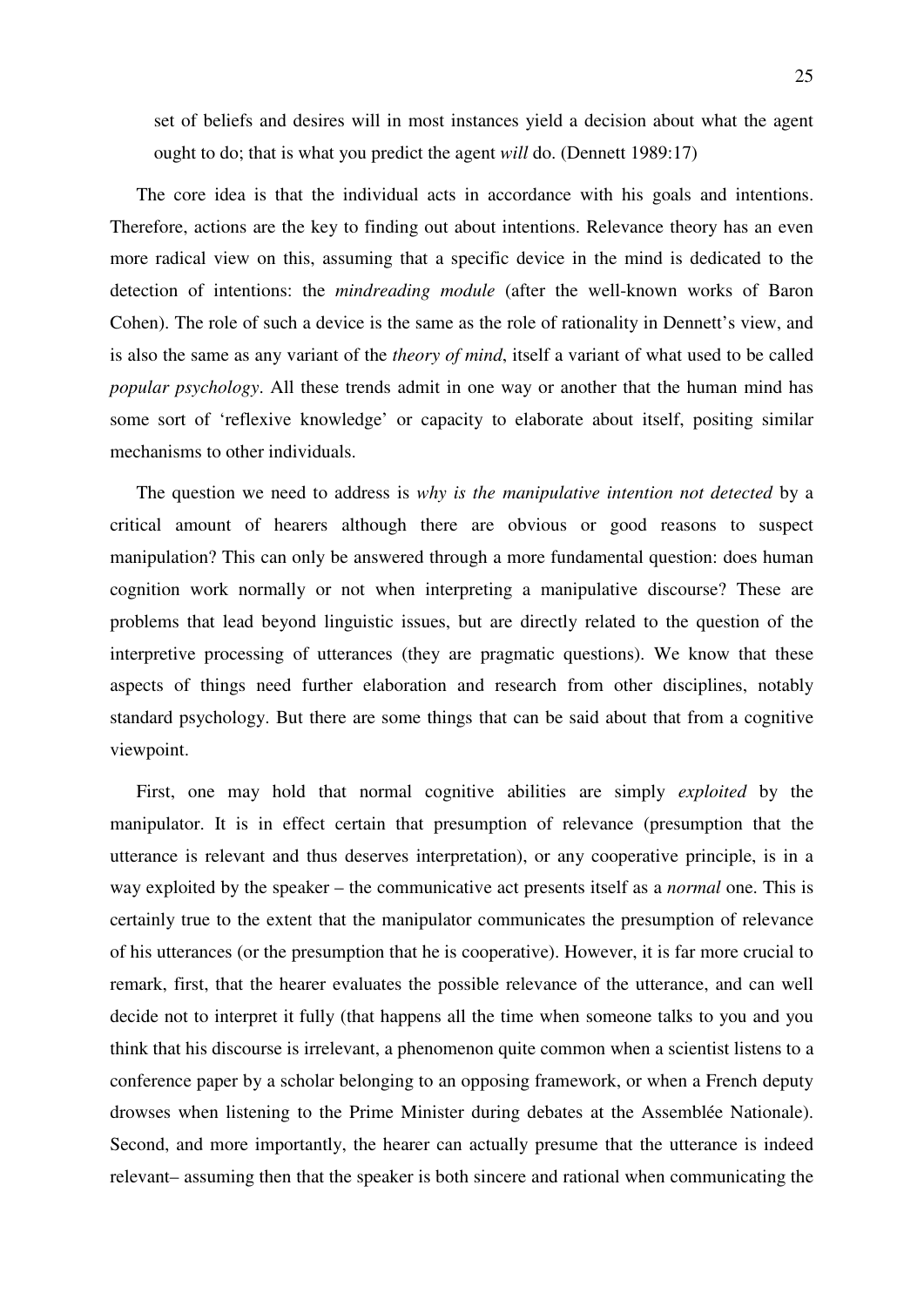presumption of relevance carried by any utterance – but nevertheless finds out that the utterance is in fact irrelevant. In typical cases of manipulation by discourse, the fact is that these checkings that normally take place during utterance interpretation do not take place the way they should.

The first deception is at the level of what Relevance theory calls the *communicative intention* and not at the level of the information communicated itself. In fact, what is exploited is not simply the cooperative principle or the presumption of relevance, it's the *false belief*, entertained by the hearer, that the speaker is benevolent, cooperative or relevant.

But the interesting point is that when the addressee encounters a discourse with falsities and fuzziness, he does not (always) consider the discourse irrelevant. A mix of badly articulated fuzzy propositions, to take an extreme case, should not create consent, precisely because the presumption of relevance is not satisfied. How come the addressee questions his own ability to find proper and rational relevance to the utterances he processes?

Many devices that we need to discuss, such as the god-like image of the manipulator, merely open the way to a more global hypothesis on the topic of manipulation and cognition. In short, we suggest that the way to avoid identification of the manipulative intention resides in the god-like or super-competent image of the speaker. And this has a direct link with intention-recovery.

But there may be a more direct way of explaining the success, when it happens, of manipulation in discourse. Given the fact that the hearer accepts the presumption of relevance, it becomes more costly to reject the propositions expressed after that first 'agreement' to process the information. There comes the problem of cognitive dissonance, exactly as exploited by telephone marketing trainers when they tell employees to ask first a question the potential customer is likely to answer by *yes* (for example "Do you read newspapers?" or "Do you have windows in your home?"). The intuitive awareness of this phenomenon may also explain the fact that sometimes, an individual will prefer *not to be exposed to some speech* as a self-protection reflex, in order *not to be persuaded*, just because it's complicated in the end to resist continuous persuasive speech, in particular when lacking the intellectual tools of critical evaluation (notably because of poor or inadequate education).

Whether this mindreading ability is grounded on the automatic and non-reflective discovery of intentions or on a (partly) reflective theory of mind is not important here. The interesting point is that any theory of mind or intuitive heuristics for the discovery of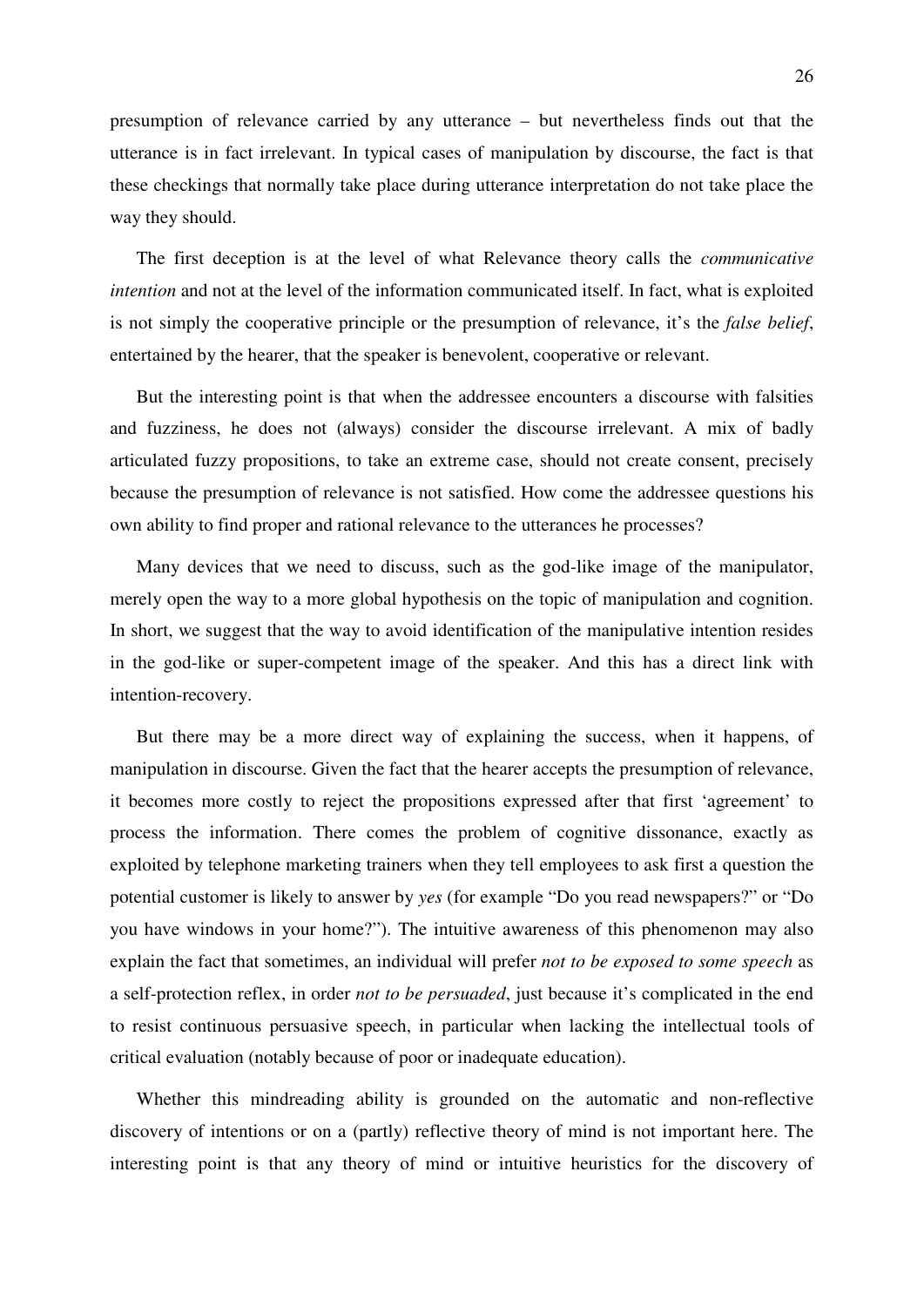intentions applies first to *ordinary humans*. But attributing intentions, and in particular very complex sets of intentions, to a God, or non-ordinary, super-competent, human being, whatever this may exactly involve, becomes problematic under the assumption that the ability of intention recovery is simply not applicable to the domain. Of course, recovery of intentions is an anthropomorphic ability that applies to other species and even to objects. But regarding a being that is felt 'higher' than an ordinary human, a god, or a genius, the question is not that simple. If the hearer takes for granted that the manipulator is benevolent and more competent than him, he may simply not consider himself able to attribute precise intentions that would not fit this scheme. In particular, a negative intention such as a manipulative one may not be detectable if the hearer believes strongly in both benevolence and super-competence. Moreover, intentions attributed to a super-competent being are likely to be weakly attributed, precisely because the hearer assumes a difference of status: while the speaker is supercompetent, the hearer, by contrast, is under-competent. The statement that God's intentions are not understandable, as folk wisdom claims, reflects this aspect of things, and applies to any dictator believed to be benevolent and super-competent. In a crucial way, the manipulator achieves his goals when he makes the audience believe this. The result is a form of faith on the part of the addressee.

There is however an even more fundamental question: how come a given individual accepts the idea that he should stop evaluating critically the propositions made by the speaker? There is a rational factor: if the speaker shows super-competence then it is reasonable to accept his views. But under normal circumstances, we know that supercompetence – or simply competence in a domain where the speaker is not competent – needs to be constantly demonstrated by the speaker, otherwise confidence is lost (think of the doctor who suddenly starts saying weird things). We can add a number of psychological and sociological factors such as group pressure, again. But the clue to all this is that the speaker builds an environment for the hearer which makes it *more efficient* for the hearer to adopt the views of the manipulator. Resisting group pressure, evaluating complex propositions when plunged into interpretive trouble, etc., is cognitively costly. Therefore, the fundamental assumption that I would hold on the success of manipulative discourse is the following:

*The more costly it is for the hearer to retrieve correctly the information communicated, and to evaluate the truth, the likeliness or the ethical acceptability of it, the less likely the hearer is to resist manipulation.*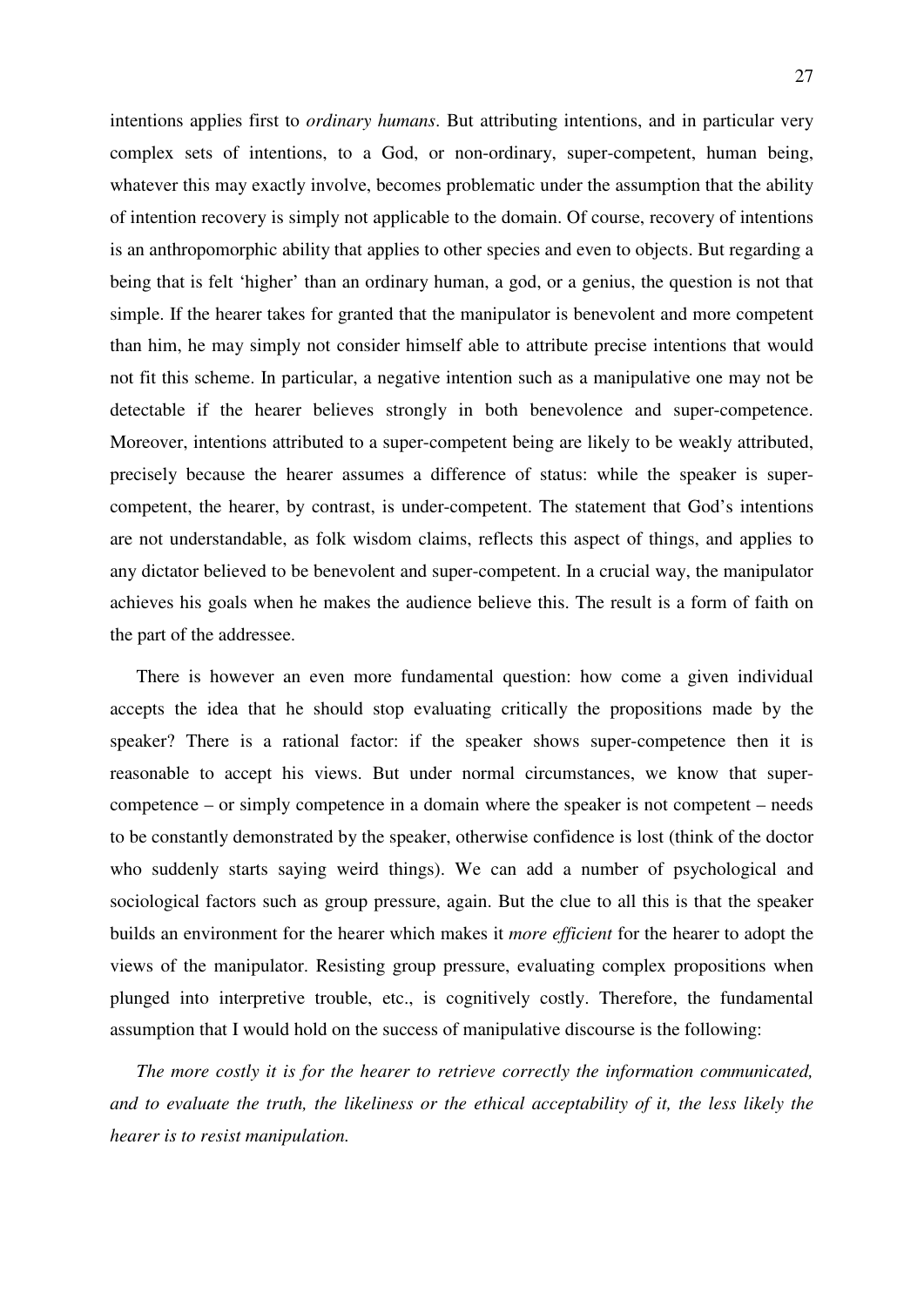It is pretty economical to rely on the other's opinion provided that he's thaught to have the right opinion, whatever this opinion may be.

Of course, not everybody is manipulation-prone. It *needs* to be accepted, *sincerely accepted*, that the manipulator is super-competent, and that, therefore, an ordinary human has no authority to engage in normal cognitive processing of the manipulator's discourse. Many people are not totally manipulation-prone. However, when the group pressure is extreme, notably because of fear, any human is oriented towards developing a discourse that complies with the manipulator's discourse. When this lasts, many people tend to adopt, by necessity of survival, the basics of the official dogmas for reasons of economical and safer ordinary life.

Religion itself, when not used as a fundamentalist and exclusive ideology, can generally be counted among efficient counter-powers to manipulation, since the psychological 'throne' of an exclusive God is already occupied.<sup>23</sup> This is one of the reasons why religion often vigorously opposes totalitarian regimes and, in general, is a central concern for dictators (an obvious fact in communist countries and in Nazi Germany, where the Churches were a target, in particular the Roman Catholic Church, despite the ambivalent attitude of the Vatican at that time). Sometimes, however, dictators try to get the support of religion for strategic goals, since generally speaking a religion can give moral caution to his actions, and therefore makes them easily acceptable to people. For example, Pétain was anxious to get the backing of the Vatican, and the contemporary right-wing extremist Le Pen has its annual party meeting on Joan-of-Arc day, which is intended to promote an alliance of right-wing extremism and Catholicism. Juan Perón, in Argentina, got the support of the Catholic Church, which was crucial for him, but once in power, his connivance with the Church was no longer important and he started to promulgate reforms which were against Catholic views (notably on divorce and prostitution).

And of course, people are much less prone to manipulative discourse when they are aware of some of the central mechanisms involved.

It still needs to be said that what the French call *langue de bois* ('Wooden language': a string of ready-made sentences, generally ideological, without any substantial meaning, typical of communist regimes in the last decades of their lives) is not efficient as a manipulative device, since emotional support is not present. When wooden language appears as it really is, a discourse without significant content, the addressee is no longer manipulated. This is why wooden language generally appears only: i) when police and brutal pressure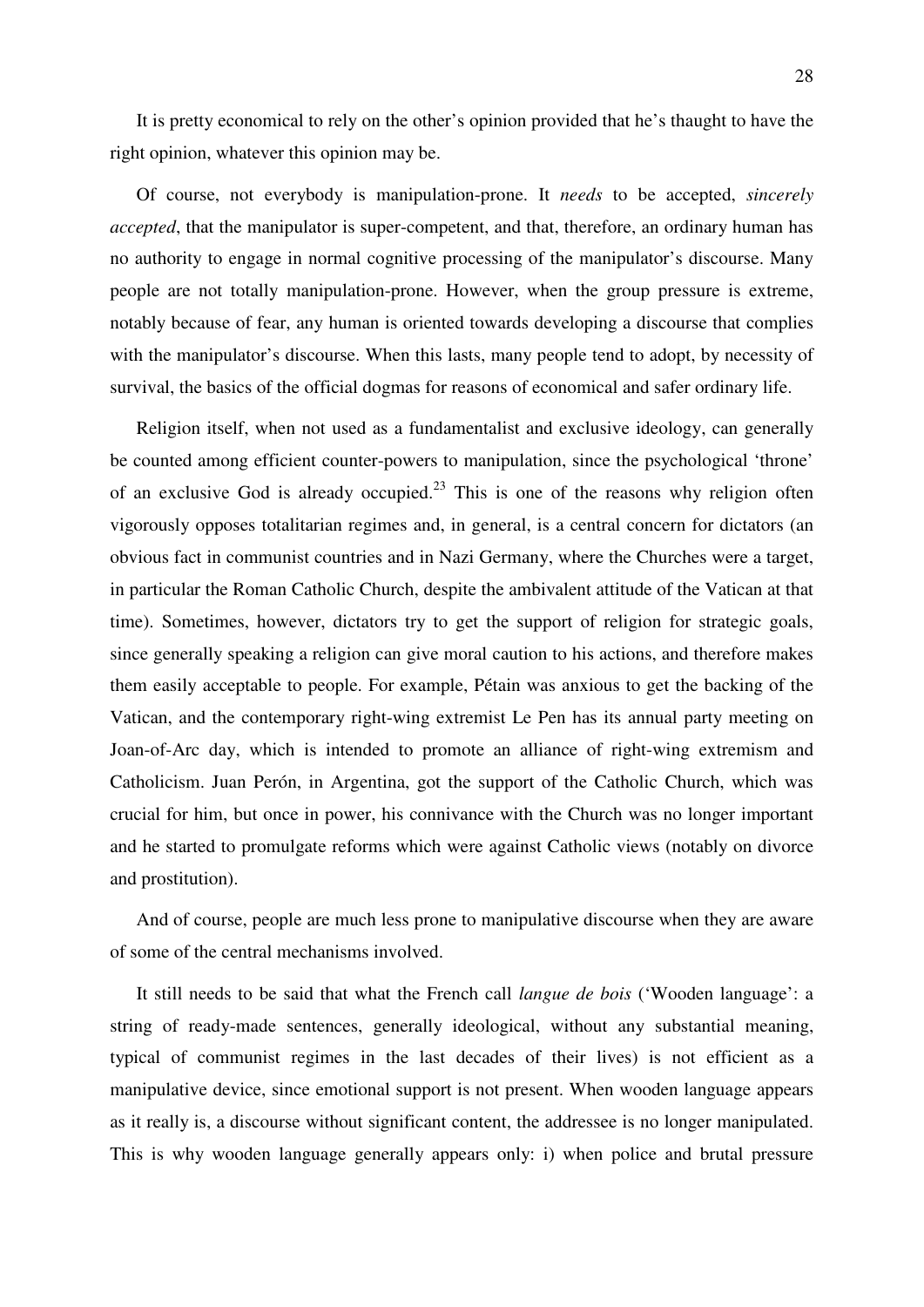enforces a behaviour of submission; or ii) when no other political force is present to challenge the power in place. In both cases, the discourses no longer need to be convincing, they fulfil other needs.

For a totalitarian regime to emerge, it is unavoidable that a significant part of the audience actually believes and supports its promoters. Active manipulation may decrease in intensity when the regime is actually supported by repression against opponents. Some claim that when this happens, the totalitarian regime is entering into a self-destructive phase. Although apparently clear cases of this phenomenon can be identified, for instance the fall of the Apartheid regime, it would probably be too strong to posit a generalisation regarding this point.

As a conclusion, I suggest that manipulation in discourse is clearly a *pragmatic* and *contextual* problem, where the notion of context is understood as the subset of the hearer's cognitive environment which allows for the interpretation to be constructed. As such, manipulation involves cognitive processes; my main hypothesis is that normal interpretive processes are troubled at the level of *intention recognition*, which involves a specific cognitive device (mindreading module). I suggest that this trouble is achieved with a set of converging strategies leading the hearer to problems of understanding, – notably, but not only, because of unclear propositions and arguments. I also note that many aspects that were evoked in this paper require much further elaboration and research.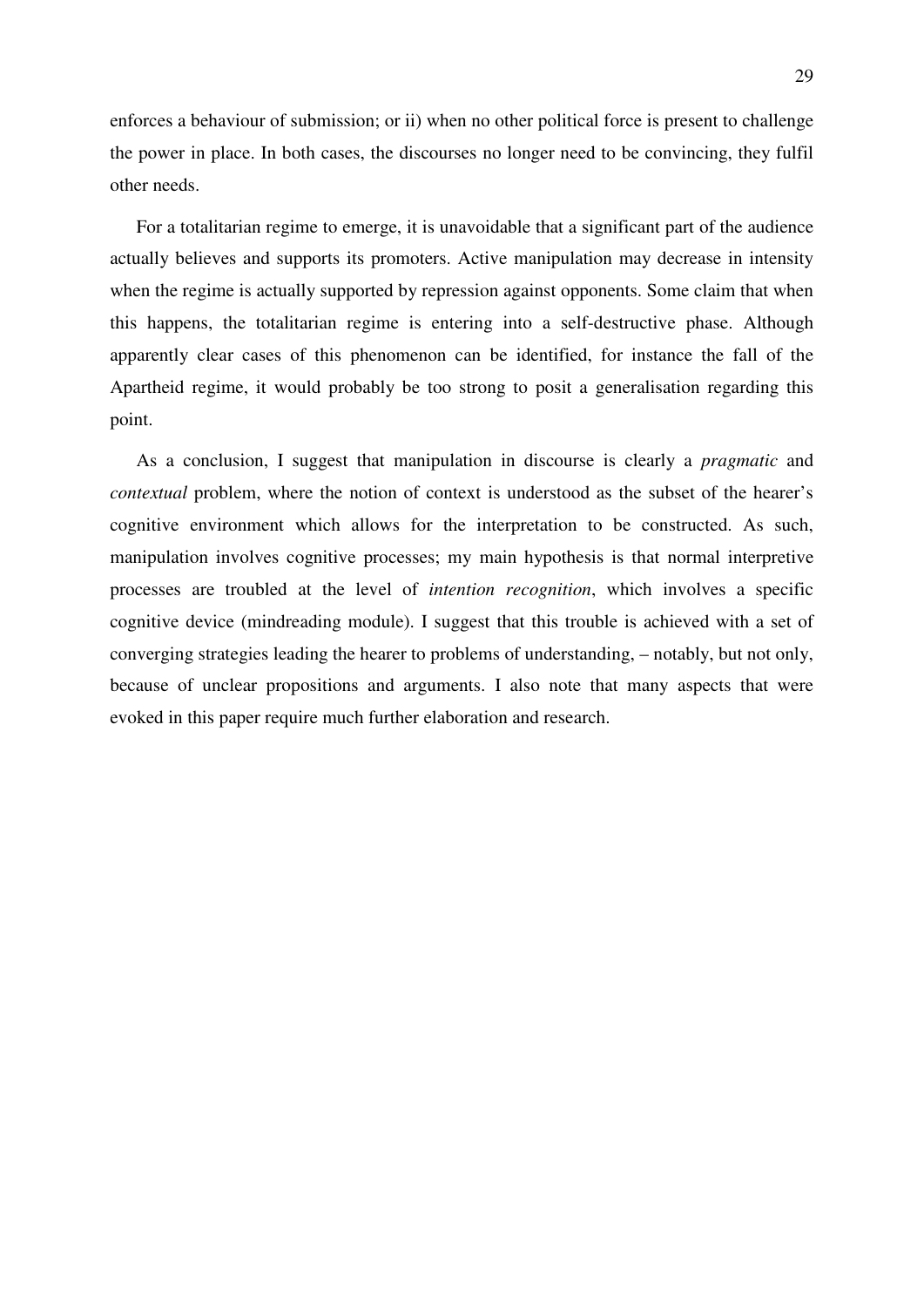#### **References**

- Allott, N. and Rubio Fernandez, P. 2002. "This paper fills a much-needed gap". In P. Afuta, A. El Ghali and F. Toussenel (eds), *Actes de l'Atelier des doctorants en linguistique 2002* (Université Paris 7), 97-102 (unnumbered pages).
- Allott, N. 2002. "Relevance and Rationality". *UCL Working papers in linguistics* 14: 69-82.
- Berning, C. 1964. *Vom Abstammungsnachweis zum Zuchtwort: Vokabular des Nationalsozialismus*. Belin: De Gruyter.
- Betz, W. 1955. "The National-Socialist Vocabulary". In M. Baumont, J.Fried and E. Vermeil (eds), *The Third Reich*, 784-796. New York: Praeger.
- Blass, R. 2002. "Manipulation in the Speeches and Writings of Hitler and the NSDAP". Paper delivered at the International Conference on Manipulation in the Totalitarian Regimes of the XXth Century, Ascona, Switzerland, Sept.  $29^{th}$  – Oct.  $3^{rd}$ , 2002.
- Bork, S. 1970. *Missbrauch der Sprache: Tendenzen nationalsozialistischer Sprachregelung*. München: Francke.
- Carston, R. 1998. "Negation, 'Presupposition' and the Semantics / Pragmatics Distinction". *Journal of Linguistics* 34: 309-350.
- Carston, R. 2002. *Thoughts and Utterances*. Oxford: Blackwell.
- Choi, I., Nisbett, R. and Smith E. 1997. "Culture, category salience, and inductive reasoning". *Cognition* 65- 1: 15-32.
- Chomsky, N. 1989. *Necessary Illusions: Thought Control in Democratic Societies*. Boston MA: South End Press.
- Dennett, D. 1989. *The Intentional Stance*. Cambridge, MA: MIT Press.
- Eemeren, F. van and Grootendorst R. 1992. *Argumentation, Communication and Fallacies. A Pragma-Dialectical Perspective*. Hillsdale: Lawrence Hellbaum.
- Glunk, R. 1966. "Erfolg und Misserfolg der Nationalsozialistischen Sprachlenkung". *Zeitschrift für Deutsche Sprache* 22: 57-73.
- Grice, P. 1975. "Logic and Conversation". In P. Cole and J.-L. Morgan (eds), *Speech Acts* [Syntax and Semantics 3], 41-58. New York, Academic Press.
- Herman, E. S. and Chomsky, N. 1988. *Manufacturing Consent: The Political Economy of the Mass Media*. New York: Pantheon. 1994 edition: London: Vintage.
- Jaccard, J.-P. *et al*. 2003. *Un "mensonge déconcertant", la Russie au XXe siècle*. Paris: L'Harmattan.
- Johnson, P., Grazioli, S., Jamal, K. and Berryman, G. 2001. "Detecting deception: adversarial problem solving in a low base-rate world". *Cognitive Science* 25 (3): 355-392.
- Klemperer, V. 1946/1975. *LTI Notizbuch Eines Philologen*. Leipzig: Reclam Verlag.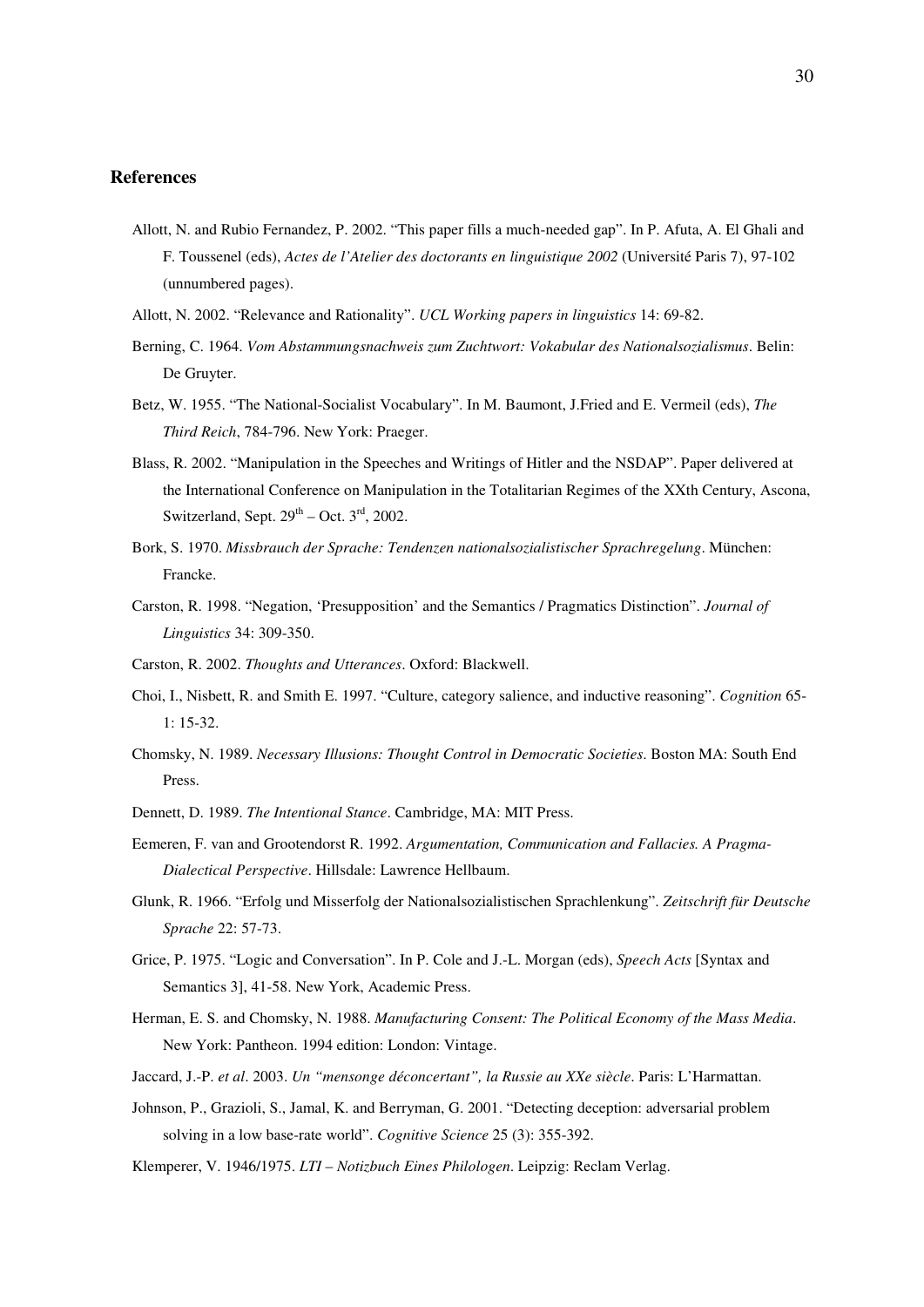Kraus, K. 1933/1952. *Die Dritte Walpurgisnacht*. München: Kösel.

- Lifton, R. J. 1961/1989. *Thought Reform and the Psychology of Totalism*. Chapel Hill: University of North Carolina Press.
- Mankeltow, K. and Over, D. 1990. *Inference and Understanding: A Philosophical and Psychological Perspective*. London and New York: Routledge.
- Paechter, H. 1944. *Nazi-Deutsch: A Glossary of Contemporary German*. New York, Ungar.
- Rigotti, E. and A. Rocci (in press). "Congruity, Connective Predicates and Theme-Rheme Articulation". In P. Schulz (ed), *Semiotics and Communication Sciences*, University of Toronto Press.
- Sauer, W. 1978. *Der Sprachgebrauch von Nationalsozialisten vor 1933*. Hamburg: Buske.
- Seidel, E. and Seidel-Slotty, I. 1961. *Sprachwandel im Dritten Reich*. Halle: Verlag Sprache und Literatur.
- Shmelev, A. 2002. "Manipulation in Soviet Discourse: Universal and Language-Specific". Paper delivered at the International Conference on Manipulation in the Totalitarian Regimes of the XXth Century, Ascona, Switzerland, Sept.  $29<sup>th</sup> - Oct. 3<sup>rd</sup>$ , 2002.
- Sperber, D. 1982. "Apparently irrational beliefs". In S. Lukes and M. Hollis (eds), *Rationality and Relativism*, 149-180. Oxford: Blackwell.
- Sperber, D. 1985. *On Anthropological Knowledge*. Cambridge: Cambridge University Press.
- Sperber, D. and Wilson, D. 1995. *Relevance. Communication and cognition* (2<sup>nd</sup> edition). Oxford: Blackwell.
- Sperber, D. 1997. "Intuitive and reflective beliefs". *Mind and Language* 12: 67-83.
- Sperber, D. (ed) 2000. *Metarepresentations*. Oxford, Oxford University Press.
- Taillard, M. 2000. "Persuasive communication: the case of marketing". *UCL Working papers in linguistics* 12: 145-174.
- Wilke, J. (ed) 1998. *Propaganda in the 20th Century. Contributions to its History*. Cresskill: Hampton Press.
- Zweel, H. van. 2002. "Managing consent during the Apartheid era: a linguistic perspective". Paper delivered at the International Conference on Manipulation in the Totalitarian Regimes of the XXth Century, Ascona, Switzerland, Sept.  $29<sup>th</sup> - Oct. 3<sup>rd</sup>$ , 2002.

 $\overline{a}$ 

<sup>\*</sup> Many thanks to Peter Schulz, John Messerly and to the anonymous reviewers for their very useful comments on a previous version of this paper. I am also grateful to my assistants Steve Oswald and Patrick Morency for proof-reading and comments.

<sup>&</sup>lt;sup>1</sup> First published in 1986.

<sup>&</sup>lt;sup>2</sup> One could suggest that in cases of brainwashing or 're-education', sincere consent is gained through brutal force. I hold that it is far from clear that such consent is really *sincere* in the full sense of this term. But even if it were, this kind of manipulation is not the standard one, which is about someone coming to some conclusions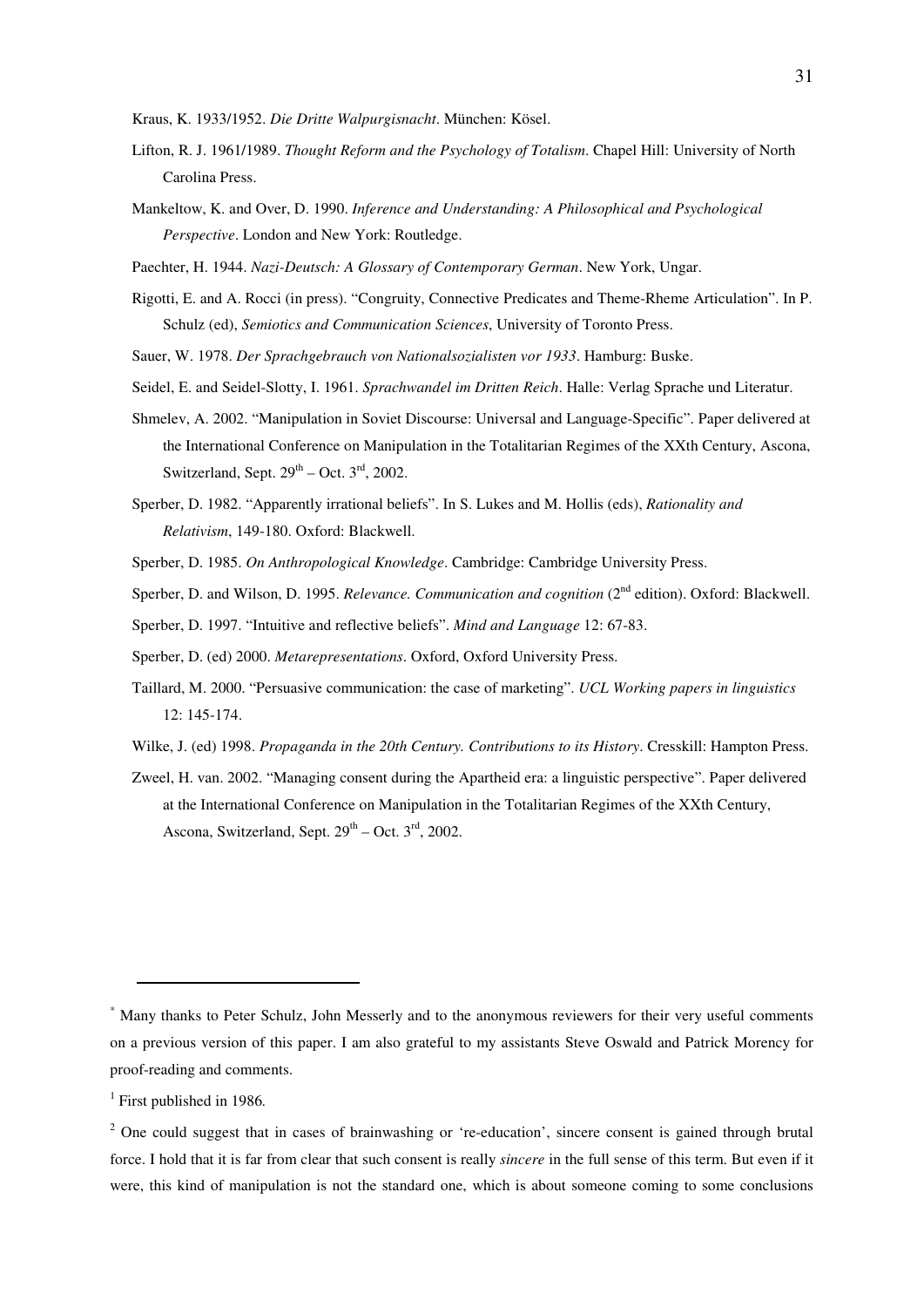believing he does so freely. Manipulation seems much more efficient when the constraints are not heavy and brutal but smaller and milder, as when the Chinese gained consent of American prisoners step by step, first asking them without heavy pressure to explain about some bad things in America, then having them criticize more and more heavily their county, the process leading the prisoner to finally sincerly think that Communism is indeed better than Capitalism. They used a cognitive feature known as *cognitive dissonance* (cf. Lifton 1961/1989).

-

3 Actually the *set of facts manifest to the hearer*, which presents slight – and irrelevant at this point – differences with the "set of beliefs" of the hearer. See Sperber and Wilson 1995 section 1.8 for details.

<sup>4</sup> This is not a definition for 'communication of truth-functionally defective propositions' but for manipulation, since communication does not imply that the communicated material becomes part of the beliefs entertained by the hearer, an implication *manipulation* has (as well as persuasion, but then the nature of the propositions need not be defective and the set of strategies would be different; I see manipulation as a sub-type of persuasion).

<sup>5</sup> Ideally, I should then have replaced the symbol of implication by a symbol for 'assumed by the speaker to imply...', but for the readability of this definition, I chose to simlpy add this precision in words.

<sup>6</sup> I use *communicative strategy* in the simplest meaning, without reference to psycho-social strategies.

 $7$  Explicatures are context-dependant inferences which are part of what the utterance explicitly communicates (roughly, the Gricean "what is said", although this notion is not operative, according to Relevance theory). See Sperber and Wilson 1995 section 4 and Carston (2002) for details on the explicature / implicature distinction.

 $8$  For obvious reasons: any set of truth-functionally interdependent assumptions is globally false if one of them is false (*P and Q* is true only when both *P* and *Q* are true).

<sup>9</sup> I follow Carston (1998) and our previous work on presupposition in negative utterances (Saussure 2000) in assuming that presuppositions are types of implicatures. The equivalence between presuppositions and implicatures is also assumed in other paradigms, for example in *congruity theory*, where implicatures are dealt with in terms of specific presuppositions. See Rigotti and Rocci (in press).

<sup>10</sup> I call *manipulator* any manipulative instance, be it a single speaker or a collective entity (the *Party* for example).

 $11$  A fact may be manifest to an individual although he may not be aware of it. For example, one may have shortly noticed elements of the situation of speech that are irrelevant to him, and that have not been processed as information but are stored anyway in the mind. Moreover, it is likely that not only facts can be unconsciously manifest to an individual, but meta-propositions such as *P may be false*. Being unconsciously aware of a proposition or of a fact does not imply plain insincerity: the division between *sincere* – *insincere* is obviously too rough for a fine-grained analysis (as the distinction *lie – not-lie* may also be). In a relevance-theoretic terminology, we would say in this very case that *the fact that the speaker's belief is false or doubtful is manifest to himself*: a fact is manifest to an individual if this fact is known or *could be known without any further information* (a fact is manifest if known or inferable).

 $12$  The bandwagon fallacy is a non-formal fallacy that can be expressed as follows:

P: Everybody / most people / a great deal of people believe Q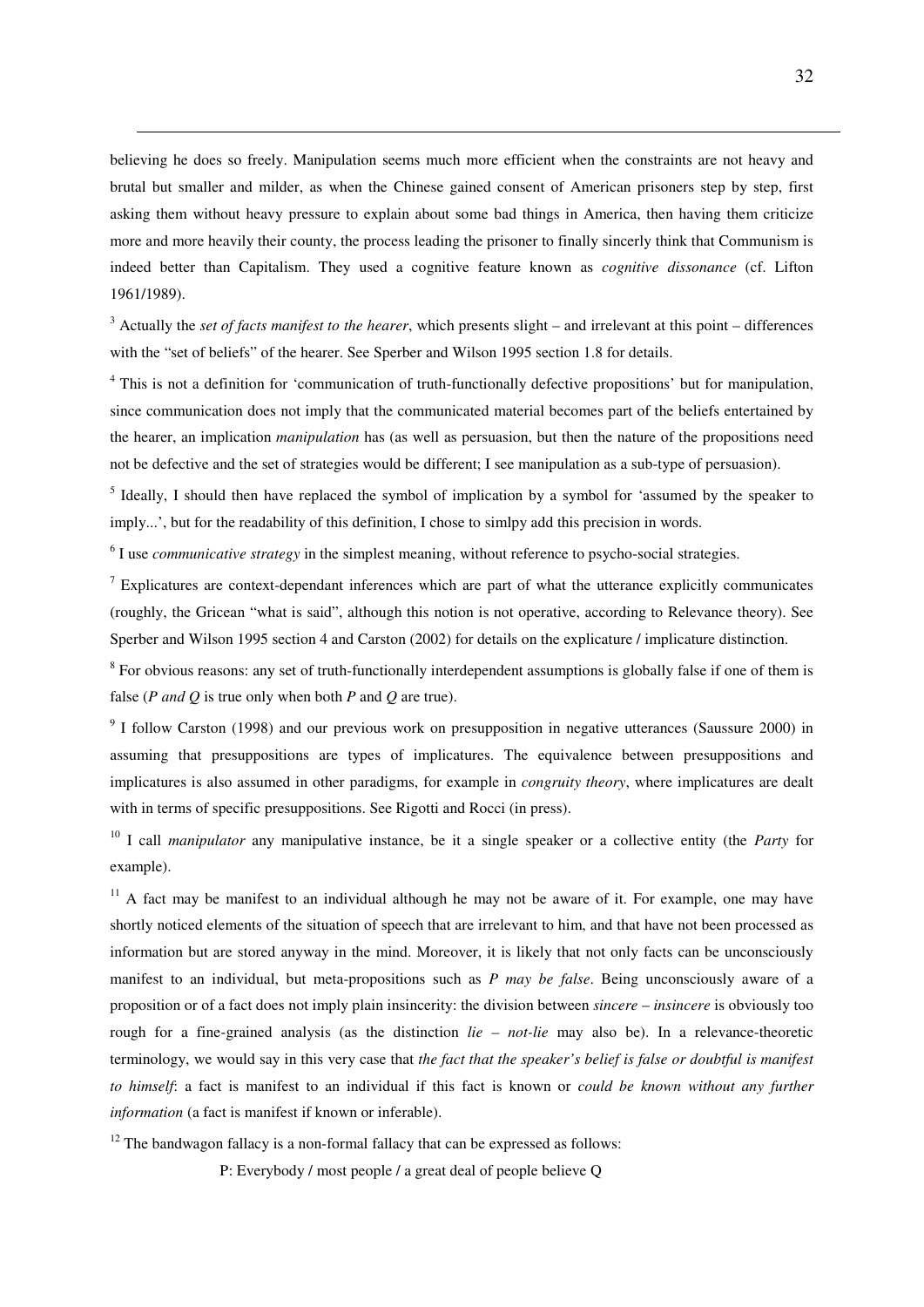Therefore, Q is true.

-

Arguments of authority are of a similar form (and is the same in essence):

P: This great man believes Q

Therefore, Q is true.

<sup>13</sup> Utterances and propositions are distinct things: we reason with many un-uttered propositions, and the interpretation of a single utterance can lead to several propositions as meaning.

<sup>14</sup> Since the emergence of the National-Socialist party, intellectuals pointed out a few commonsensical characteristics of manipulative discourse in the public speeches of the party, for instance the "political smokescreen of phrases" pointing out fuzziness (see in particular Kraus 1933 / 1952) and many recurrent elements such as slogans and proverbial manipulation. The major work, although mostly descriptive and not theoretically detailed, is Klemperer's (1946 / 1975 / 1998). He addresses a wide range of issues and labelled the way the party was using language *Third Reich language* recalling Orwell's Newspeak. A heavy bibliography on philological issues is available, from which some must be quoted: Berning (1964), Betz (1955), Bork (1970), Glunk (1966), Paechter (1944), Sauer (1978), Seidel and Seidel-Slotty (1961).

<sup>15</sup> I assume a distinction between 'pseudo-mystical' discourse and religious discourse in general. Religious discourse is not manipulative in essence, since it may well be provided in good faith (it can be persuasive, which is another matter); it may become manipulative when produced by religious extremists in order to promote some political ideology and some individuals' power. In this case, we suggest an internal contradiction between the belief in a 'true' God, symbolising the ultimate 'absolute', and the authority of a human leader claiming to hold himself the absolute truth about God. Since God is normally *out of the natural ontology*, he always remains "unknowable" in some way. Claiming to hold the full and only truth about what God thinks and wants is therefore manipulative because it is contradictory to the notion of God itself, at least within monotheist traditions. We notice that the preachers presenting themselves as holding such a full and only truth make an extensive use of manipulative strategies like appeal to emotion and arguments of authority.

 $16$  I do not put prosodic features and intonations into linguistic aspects of communication but into pragmatic and contextual ones; I am aware that this is a controversial issue.

<sup>17</sup> The German *ent-* corresponds, roughly, to the English *un-*, *de-* or *dis-* in newly created words like *Entdunkeln* ('undarking', the operation, taking place in the morning, consisting in taking off the screens put on windows to darken the city when an allied bombing was likely to happen), *Entrümpeln* ('disobstructing' the attics for easy access in case of fire) etc. Klemperer (1946/1975), who reports these expressions, notes and regrets a similar word-formation in *Entnazifizierung* (denazification) after the fall of the Third Reich. One notices also the word *destalinizatsja* in Russian, built up under the same scheme ('destalinisation').

 $18$  The assimilation of sport and military activity probably had other motivations in the antique world, when there were no guns, bombs and planes, and where the physical ability of the soldier was the key to victory. The remotivation of this parallel between health and war had a great importance in the Third Reich, probably because it was intended to reinforce the idea of the superiority of the pure Arian race over inferior (and therefore weaker) peoples. But it also links to the Nazi mythology of antique, legendary and heroic germanity, where nature (and therefore the body) plays a particular, quasi-mystical role. In some democratic countries, there are still remains